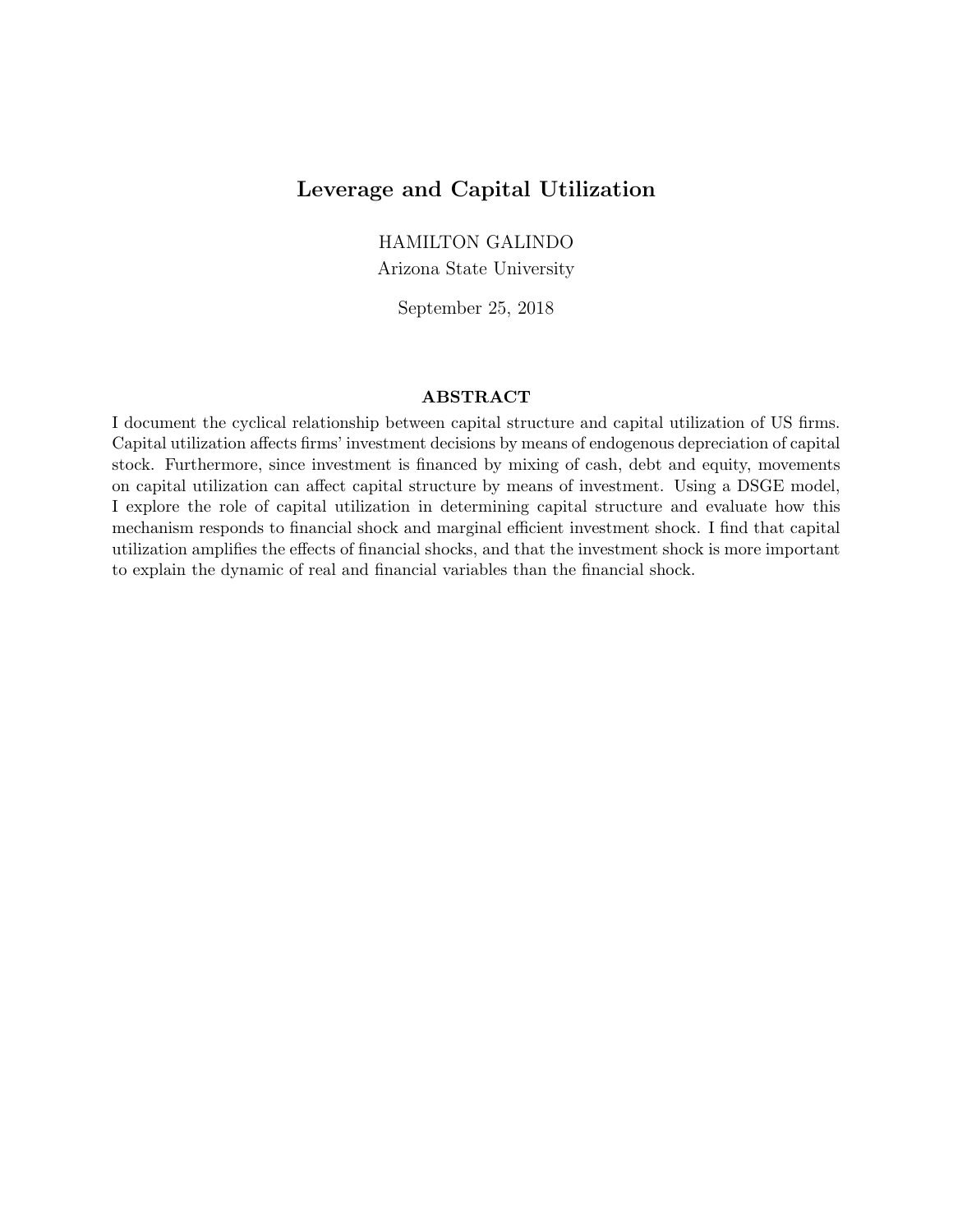## I. Introduction

In this paper, I argue that one fundamental economic mechanism, capital utilization, has important implication for the firms' capital structure. Since the adjustment of the rate of capital utilization is an optimal response of the firm over the business cycle this should have strong implications in the firm's production and cost, therefore the composition of debt should also be affected by this mechanism.

Conceptually, capital utilization is the proportion of the physical capital which is used in every period by the firm. In other words, capital utilization captures how much of the existing capital stock is being used [\(Betancourt and Clague,](#page-22-0) [1981\)](#page-22-0). The role of capital utilization in investment decisions can be seen in the capital accumulation equation in which an increase in capital utilization generates a higher depreciation of current capital stock. As a result the capital investment should increase to keep the original planned new capital stock. Additionally, since sources of investment are cash, debt issuance and equity issuance, movements on capital utilization can affect firms' capital structure. This relation could be seen as follow: an increase in capital utilization generates higher depreciation, which increases the investment level modifying the current level of financing sources.

I start to document the relationship between the cyclical component of the firm capital structure and capital utilization at the aggregate level. I find that the correlation between these variables is positive and significant. For instance, for the sample of 1980.I-2017.IV, the correlation between capital utilization and total liabilities is 0.54 while for debt in current liabilities is 0.49. Furthermore, when I control this relationship by firm's size, I find a complementary effect in debt in current liabilities and long-term debt for large firms. In other words, the correlation of both variables with capital utilization is positive and significant, 0.49 and 0.23 respectively. Additionally, there is a substitution effect in medium firms. That is, the correlation of debt in current liabilities is negative in contrast with the positive correlation of long-term debt. Regarding small firms, their debt composition does not react to movements in capital utilization.

Although the correlation analysis suggests some evidence on the relationship between the firm capital structure and capital utilization, it is necessary to carry out a deeper evaluation on the causality. To do this, I evaluate capital utilization in an empirical leverage model based on [Frank](#page-22-1) [and Goyal](#page-22-1) [\(2009\)](#page-22-1). I find that capital utilization is statistically significant for explaining firms' leverage.

Since this empirical evidence suggests the relevance of capital utilization in determining capital structure decisions, I develop a DSGE model based on [Jermann and Quadrini](#page-22-2) [\(2012\)](#page-22-2) to evaluate how the capital utilization affects the firm capital structure. Moreover, in this setting, I evaluate how financial shocks affect financial and real variables when the firm endogenously chooses its level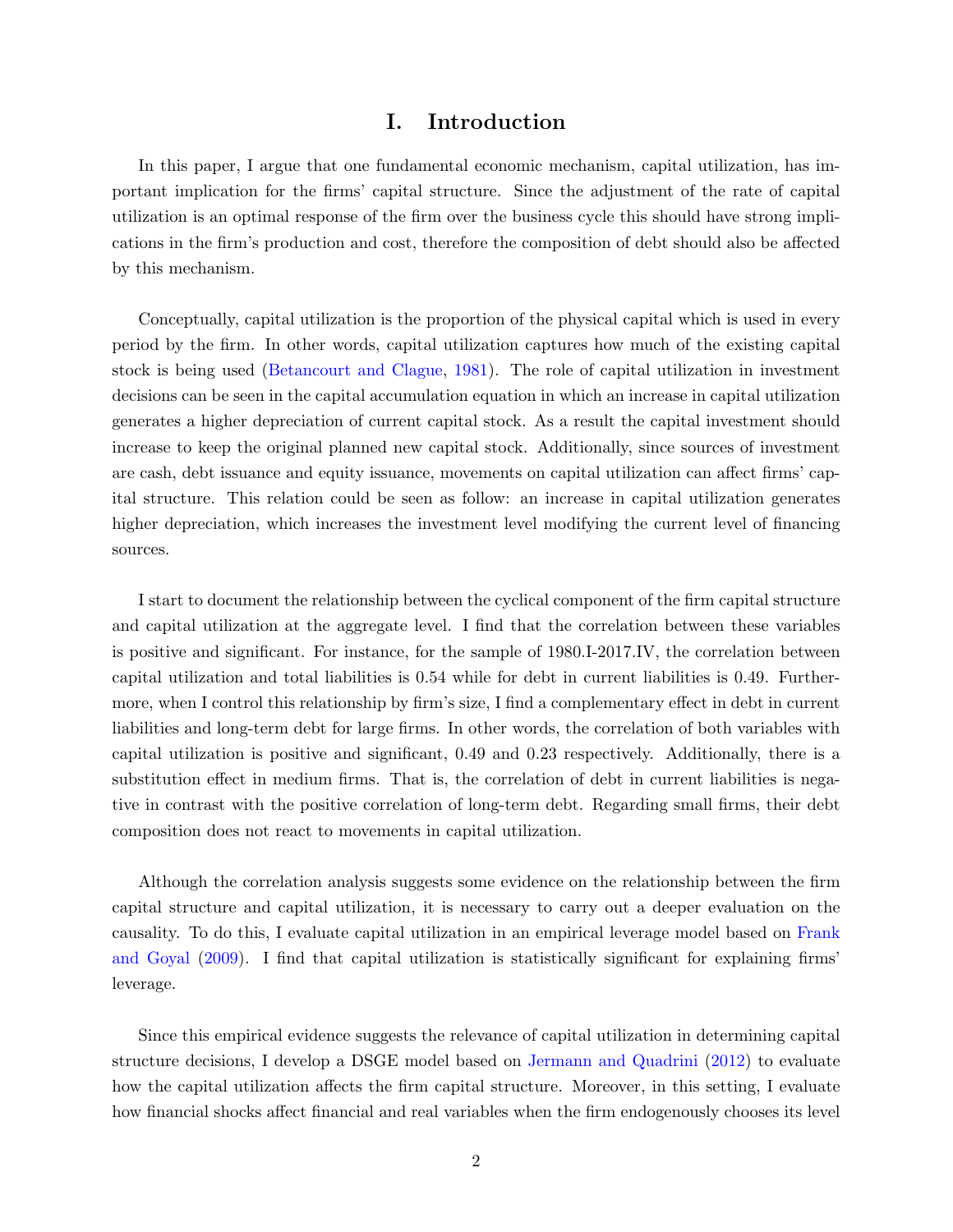of capital utilization. Given that the investment shocks are important to explain the business cycle, I consider this shock in the model, as well. Under the calibration of the model, the investment shock explains more accurate the behavior of financial and real variables than the financial shock, which suggests that relevance of this shock not only in real variables but also in financial variables.

Capital utilization is one of the most important transmission mechanism of shocks, at the same time the investment shock has a key role in business cycles [\(Greenwood et al.,](#page-22-3) [1988;](#page-22-3) [Jaimovich and](#page-22-4) [Rebelo,](#page-22-4) [2009\)](#page-22-4). However, in spite of the relevance of both variables, they have been barely studied in financial settings. One of the few studies was done by [Garlappi and Song](#page-22-5) [\(2017\)](#page-22-5). They study how the capital utilization, market power, and the investment shock affect asset prices. One of their main conclusion is that the price of risk for investment shocks depends on the flexibility of capital utilization.

In contrast to asset pricing, the literature is silent regarding studies about firm's capital structure and capital utilization in spite of the fact that the empirical evidence suggests that this relationship is important. In this paper I attempt to make some progress to understand this relationship.

## II. Facts

This section has two goals. The first is to describe the variables used in the analysis of the relationship between capital structure and capital utilization. The second is to document the cyclical relationship among them.

## A. Data

The full dataset consists of quarterly COMPUSTAT data from 1970Q3 to 2017Q4 for publicly listed firms, excluding financial firms and utilities. Following [Covas and Den Haan](#page-22-6) [\(2011\)](#page-22-6), I report results for the period from 1980Q1 to 2017Q4, since it is well known that the change in the behavior of financial variables starting in the beginning of the 1980s make the window before the 80's not directly comparable.

I review four capital structure measures: liabilities, debt in current liabilities, long-term debt, and total equity which is the sum of common/ordinary equity and preferred/preference stock. These variables are studied in level given I am interested in how the behavior of the cyclical component is related to the cyclical behavior of capital utilization. Additionally, I study the behavior of five corporate finance variables: assets, liabilities and stockholders equity, stockholders equity, common/Ordinary equity, and preferred/preference Stock.

Capital utilization (or capacity utilization) is obtained from Federal Reserve Economic Data (FRED). This data is available monthly from 1967M1 to 2018M5. In order to make thi comparable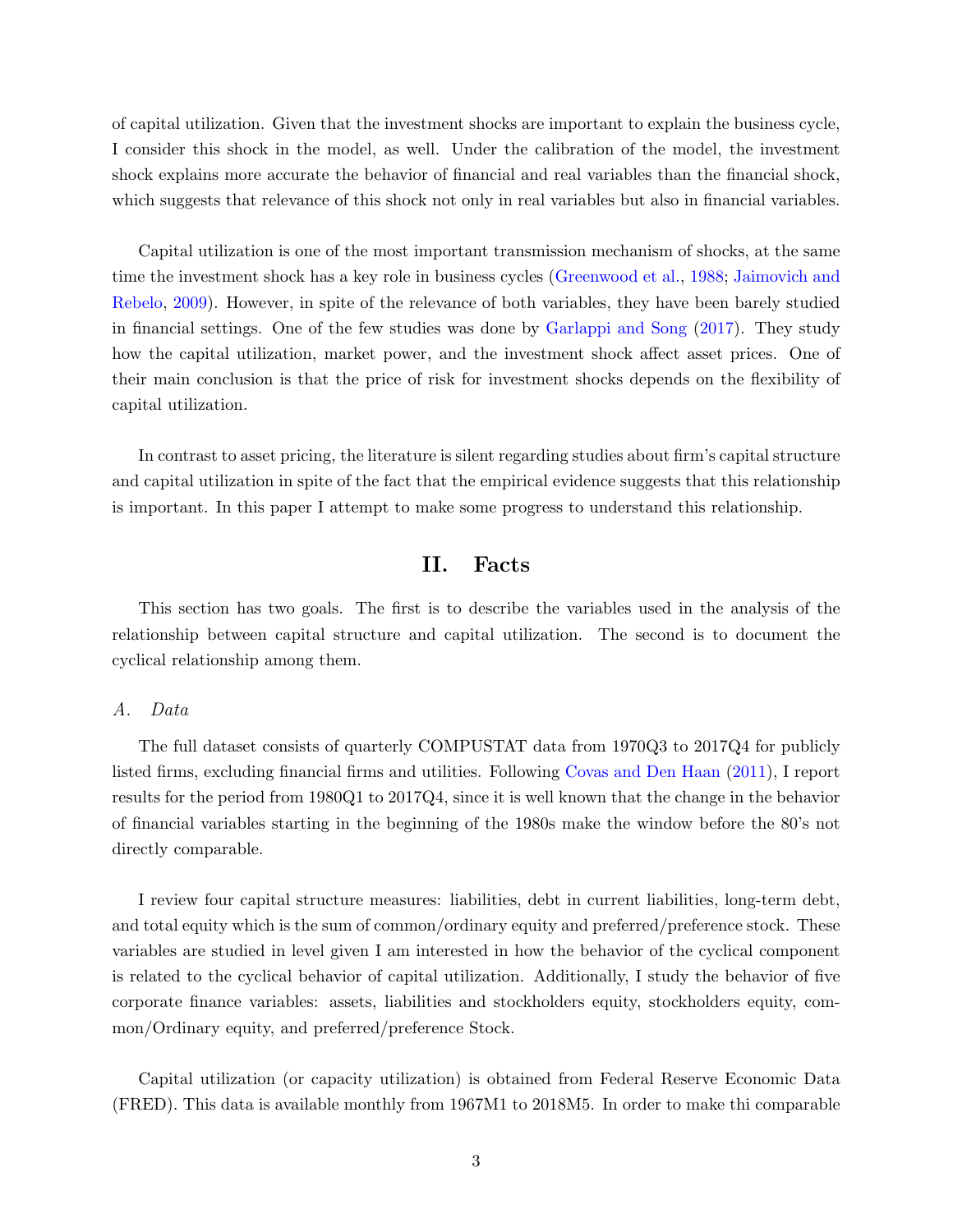with the capital structure variables, I take a sample from 1980M1 to 2017M12, and compute the quarter value as the average monthly values of every quarter. For instance, for the first quarter of 2017, there are three monthly values (from 1917M1 to 1917M3), the average of these three values is what I consider as the quarter value. Finally, all variables are seasonal adjusted and detrended using the HP filter.

### B. Aggregate data

Figure [1](#page-3-0) plots the cyclical component of four capital structure measures and the cyclical component of capital utilization. It shows that the relationship between capital structure and capital utilization has been strengthened over time. Clearly, this relationship has became stronger since 2000s, and especially during recession events such as the financial crises of 2007-2008.

<span id="page-3-0"></span>

Figure 1. Cyclical behavior of capital structure and capital utilization: HP filter (quarterly data). The right axis corresponds to the cyclical component of capital utilization, and the left axis corresponds to the capital structure variables. The shaded areas are NBER recessions.

This first analysis suggests that all the capital structure measures mantain a positive correlation with capital utilization but the long-term debt. The cyclical behavior of this variable goes in the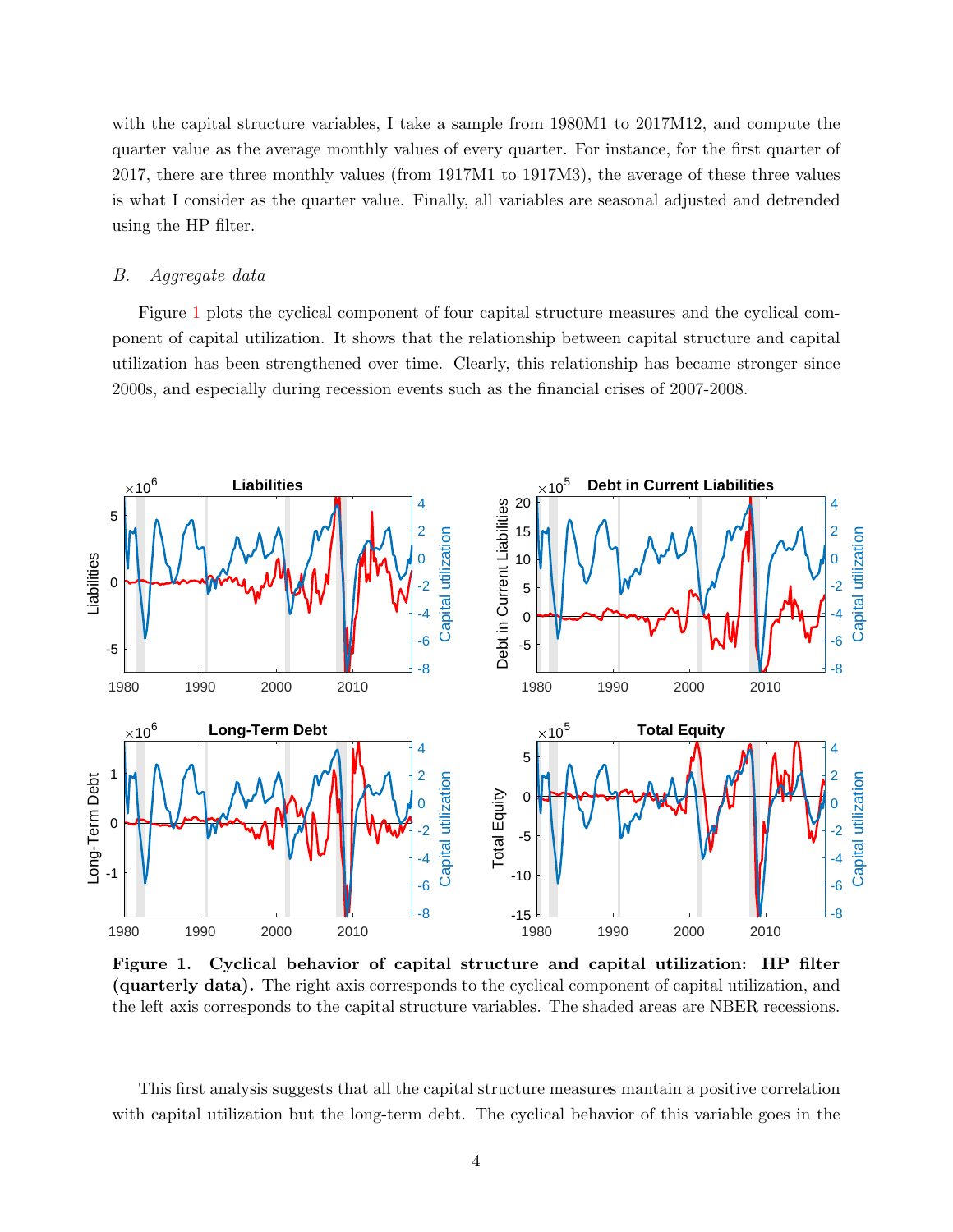| Variable                                | Standard deviation | Corr(Variable, CapUt) | Autocorrelation |
|-----------------------------------------|--------------------|-----------------------|-----------------|
| Capital Utilization (CapUt)             | 2.15               | 1.00                  | 0.88            |
| Capital Structure                       |                    |                       |                 |
| - Liabilities                           | 1.69               | 0.54                  | 0.74            |
| - Debt in Current Liabilities           | 0.41               | 0.49                  | 0.83            |
| - Long-Term Debt                        | 0.47               | 0.21                  | 0.69            |
| - Total equity                          | 0.33               | 0.52                  | 0.84            |
| Asset, Liabilities, and Equity measures |                    |                       |                 |
| - Assets                                | 1.98               | 0.57                  | 0.75            |
| - Liabilities and Stockholders Equity   | 1.98               | 0.57                  | 0.75            |
| - Common/Ordinary Equity                | 0.35               | 0.55                  | 0.84            |
| - Preferred/Preference Stock (Capital)  | 0.04               | $-0.66$               | 0.83            |
| - Stockholders Equity                   | 0.33               | 0.53                  | 0.84            |

Table I Statistics of Cyclical Component, 1980:I - 2017:IV

All series have been seasonally adjusted by X-13ARIMA-SEATS and detrended by HP filter. Standard deviation of all variables expect Capital Utilization has a factor of 1.0e+06 because these variables are in millions US\$.

opposite direction than the capital utilization, with the excepttion of the last financial crises. This could be interpreted as in normal times, the firms reduce the long-term debt when they use more intensively their capital, while in recession, long-term debt is reduced as other liabilities. Moreover, the minimum point of these variables included the capital utilization is observed during the financial crises which gives us a signal that the relationship among these variables has become stronger.

Table I provides a set of statistics of the cyclical components. It documents that the relationship between the capital structure variables and capital utilization is considerable and positive which is observed in the value and sign of the correlations. This means that when the capital utilization goes up, liabilities, debt in current liabilities, and total equity goes up as well. Moreover, The correlation with the long-term debt suggests that this relationship is positive but lower. For the assets, liabilities and the equity measures, the relationship with capital utilization is considerable and positive, as well except for preferred/preference stock where it shows a negative correlation.

As we observe in table I, capital utilization, debt in current liabilities, and total equity are all highly persistent. This issue is relevant because of the following reasons. First, this means that these variables could keep the effect of exogenous shocks over time. Second, this implies that an increase in current capital utilization might go on the followings quarters. Given this positive correlation with debt in current liabilities and equity, and since these variables are persistent, both variables go up not only the current quarter but also the following quarters. This strengths the idea of the strong relationship between the capital structure variables and capital utilization.

The previous analysis highlights the *current* relationship between the capital structure variables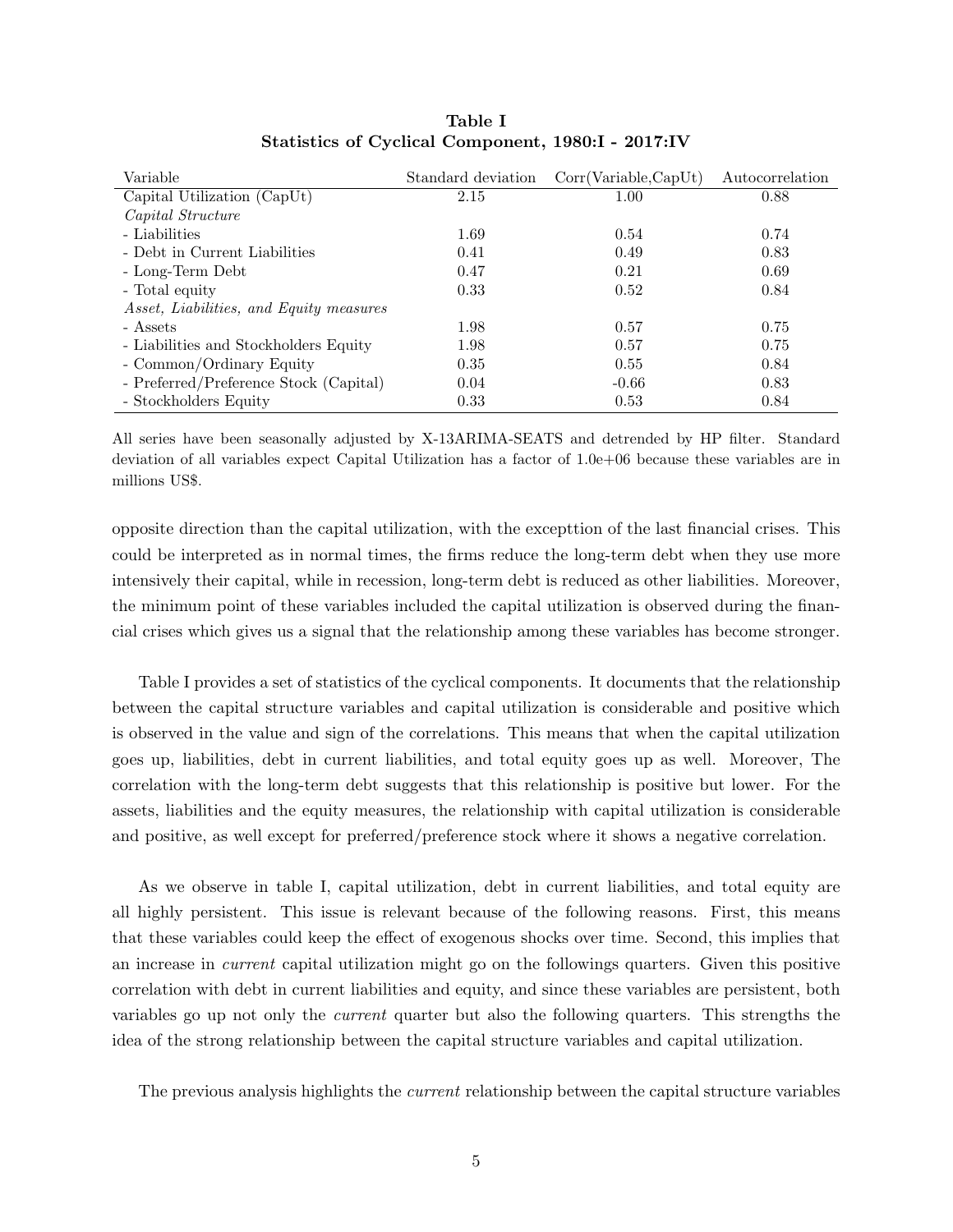|                                                | $Corr(CapUt_t, Variable_{t+1})$ |         |         |         |          |         |         |         |         |
|------------------------------------------------|---------------------------------|---------|---------|---------|----------|---------|---------|---------|---------|
| Variable $\langle i \rangle$                   | -4                              | $-3$    | -2      | $-1$    | $\theta$ |         | 2       | 3       | 4       |
| Capital Structure                              |                                 |         |         |         |          |         |         |         |         |
| - Liabilities                                  | $-0.13$                         | 0.07    | 0.28    | 0.46    | 0.54     | 0.55    | 0.49    | 0.38    | 0.25    |
| - Debt in Current Liabilities                  | $-0.22$                         | $-0.02$ | 0.21    | 0.39    | 0.49     | 0.51    | 0.49    | 0.43    | 0.36    |
| - Long-Term Debt                               | 0.00                            | 0.11    | 0.22    | 0.26    | 0.21     | 0.10    | $-0.06$ | $-0.24$ | $-0.37$ |
| - Total equity                                 | 0.09                            | 0.27    | 0.44    | 0.54    | 0.52     | 0.44    | 0.33    | 0.21    | 0.11    |
| <i>Asset, Liabilities, and Equity measures</i> |                                 |         |         |         |          |         |         |         |         |
| - Assets                                       | $-0.09$                         | 0.11    | 0.33    | 0.49    | 0.57     | 0.56    | 0.49    | 0.37    | 0.23    |
| - Liabilities and Stockholders Equity          | $-0.09$                         | 0.11    | 0.33    | 0.49    | 0.57     | 0.56    | 0.49    | 0.37    | 0.23    |
| - Common/Ordinary Equity                       | 0.11                            | 0.30    | 0.47    | 0.57    | 0.55     | 0.46    | 0.35    | 0.22    | 0.11    |
| - Preferred/Preference Stock (Capital)         | $-0.27$                         | $-0.44$ | $-0.59$ | $-0.69$ | $-0.66$  | $-0.56$ | $-0.40$ | $-0.25$ | $-0.12$ |
| - Stockholders Equity                          | 0.10                            | 0.29    | 0.46    | 0.55    | 0.53     | 0.44    | 0.32    | 0.19    | 0.08    |

Table II Dynamic Correlation of the Cyclical Component, 1980:I - 2017:IV

All series have been seasonally adjusted by X-13ARIMA-SEATS and detrended by HP filter. This table shows the dynamic correlation between the cyclical component of financial variables and the cyclical component of capital utilization. For instance, when  $j$  equals  $0$ , this means contemporaneous correlation  $Corr(CapUt_t, Variable_t)$ . In the same way, when j equals 1, this means the correlation between a financial variable lead one period (quarter)  $(t + 1)$  and the current period capital utilization  $(t)$ :  $Corr(CapUt_t, Variable_{t+1}).$ 

and capital utilization. However, given the dynamic behavior of the economic variables, it is worth noting the *dynamic* relationship between them. Table II reports the dynamic correlation of the cyclical component of capital structure and capital utilization. This documents that liabilities, debt (current and long-term), and equity have important dynamic relationships with capital utilization. Liabilities shows significant and positive correlation until three quarters after the increase of capital utilization. Debt in current liabilities shows almost the same but until the fourth quarter. Both liabilities and debt in current liabilities have the strongest correlation in the first quarter after a movement in capital utilization. This suggests that the firm requires more liquidity to finance the operating cost generated by increasing the capital utilization ratio. Furthermore, both variables, liabilities and debt in current liabilities, increase in the previous quarter before the capital utilization goes up. This change in liabilities is due to the necessity to finance the expected intensive used of capital in the following quarter.

Another result to highlight in table II is that long-term debt shows a monotonic decreasing correlation over the followings four quarters. This correlation turns out to be negative since the second quarter, which could suggest the firm will reduce its long-term obligations when it experiments an increase in the current capital utilization.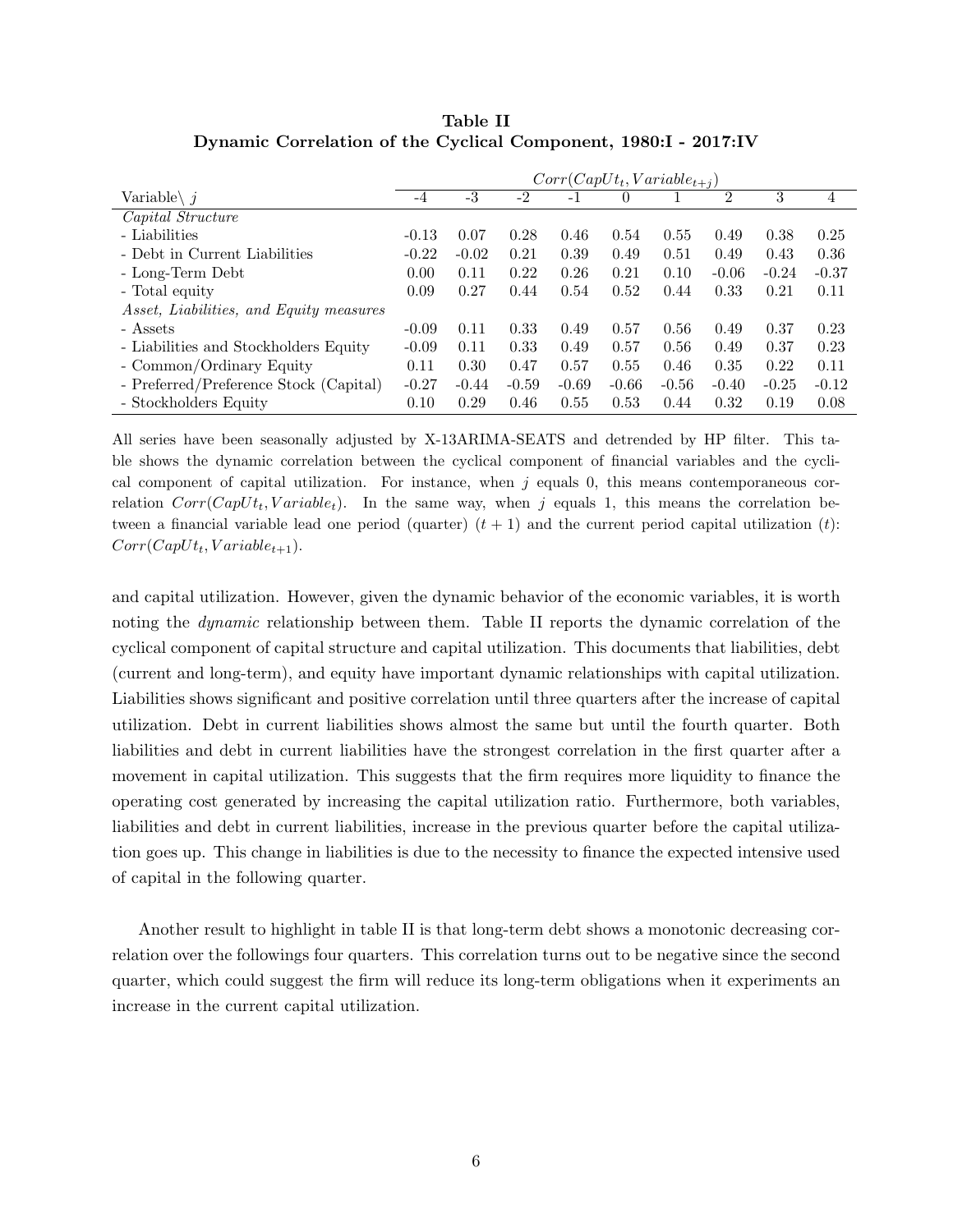## C. Controlling by size of firm

It is well known the size of the assets has a key role in the behavior of firms' capital structure [\(Gonzalez and Gonzalez,](#page-22-7) [2012;](#page-22-7) [Kurshev and Strebulaev,](#page-22-8) [2015\)](#page-22-8). To study how the size of the assest might affect the relationship between the capital structure variables and capital utilization I categorize firms under three approaches. The first is based on [Covas and Den Haan](#page-22-6) [\(2011\)](#page-22-6), who considers two ways to clasified firms: the first one consists to split the set of firm in seven categories, and the second one consists to split it up in two categories without taking into account large firms. They show that cyclical results are the same when considering acyclical definition of firm groups or the true percentiles to define firm groups. I follow the latter, that is, I compute percentiles of assets for every quarter to construct firm groups. The second approach is based on [Frank and Goyal](#page-22-9) [\(2003\)](#page-22-9), who considers small firms are those with assets below the percentile 33 in each period, and large firms are those with assets above the percentile 33. The last approach splits up the sample in three groups: small, medium, and large firms. The first group is the same of [Frank and Goyal](#page-22-9) [\(2003\)](#page-22-9), the second one considers firms with assets between the percentil 33 and 75, and the last group considers firms with assets above percentile 75.

Table III reports the correlation of the cyclical component of the capital structure variables with capital utilization controling by size categories. As documented in this table, small firms has a different cyclical pattern of capital structure than large firms for the three approaches. The magnitude of the correlation for debt in current liabilities is greater for firms that belong to the range [99, 100] in the first approach), [33, 100] in the second approach), and [75, 100] in the third approach. In contrast, for small firms the correlation is lower, even negative for two groups, under the first approach. This suggests that when capital utilization increases, small firms reduce their debt in current liabilities, but larger firms increase it.

What happens with the relationship between the capital structure variables and capital utilization when we consider dynamic correlation? Some interesting features appear when the dynamic setting is considered. Figure [2](#page-8-0) plots the dynamic correlation between the cyclical component of capital structure and the cyclical component of capital utilization, controling by the size of firms. Three remarkable patterns can be seen in the figure [2.](#page-8-0) First, the capital structure variables of small firms has lower correlation with capital utilization. Although, the correlation of debt in current liabilities increases continuously for three quarters, this keep in lower levels. Second, it seems that medium firms reduces its debt in current liabilities when they expect an increase in capital utilization in the following quarters. In contrast, long-term debt increases after a positive change of capital utilization.

Third, large firms keep high correlation between debt in current liabilities and capital utilization for three quarters after the increase in capital utilization. The magnitude of this correlation is the greatest from the three group of firms. Furthermore, there is a substitution effect between debt in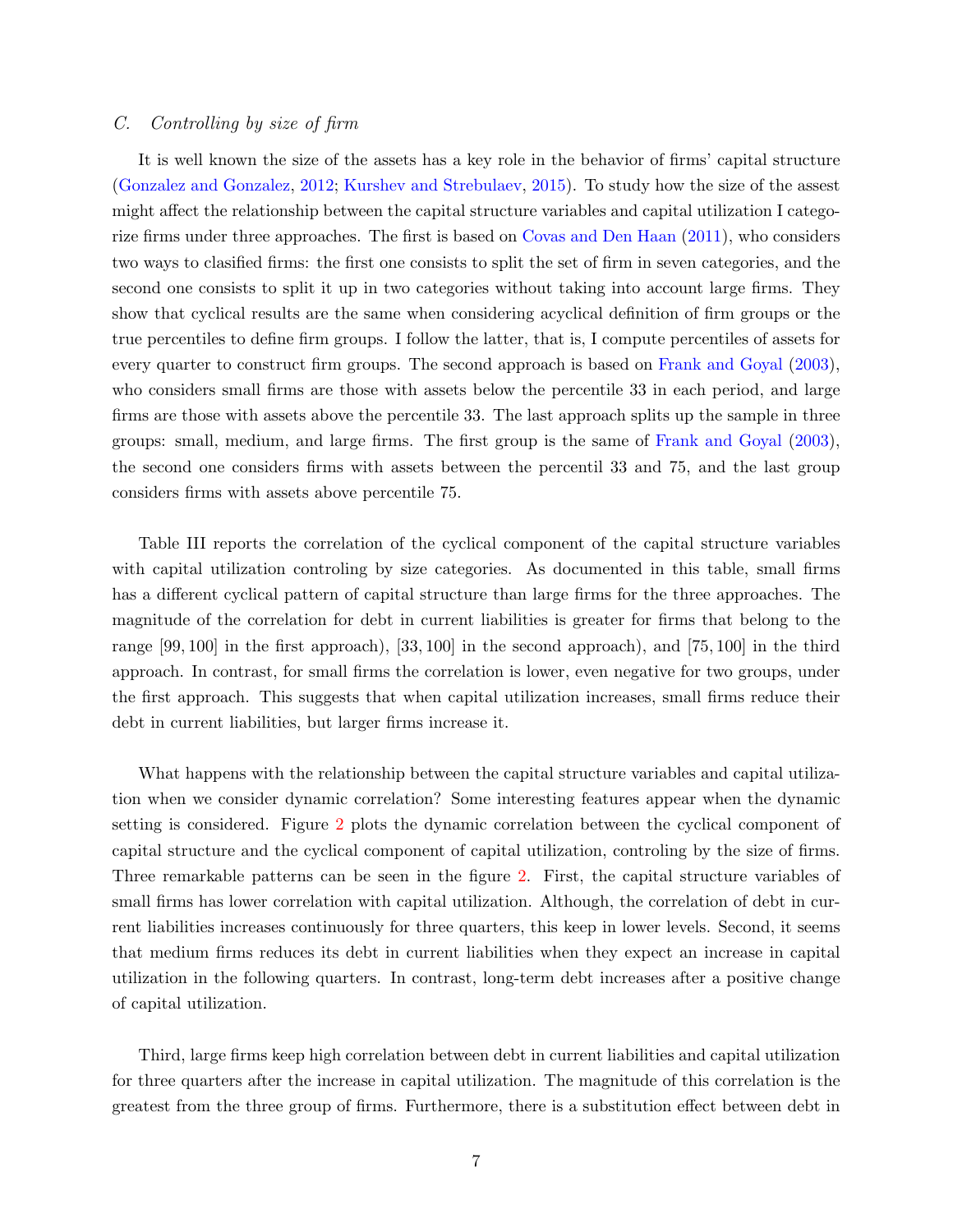|                                | Correlation of Capital Utilization with: |                             |                |              |  |  |
|--------------------------------|------------------------------------------|-----------------------------|----------------|--------------|--|--|
| Size classes                   | Liabilities                              | Debt in Current Liabilities | Long-Term Debt | Total Equity |  |  |
| [0, 25]                        | 0.23                                     | 0.08                        | $-0.08$        | 0.26         |  |  |
| [25, 50]                       | 0.10                                     | $-0.29$                     | 0.16           | 0.51         |  |  |
| [50, 75]                       | 0.30                                     | $-0.16$                     | 0.22           | 0.57         |  |  |
| [75, 90]                       | 0.20                                     | 0.08                        | 0.07           | 0.60         |  |  |
| [90, 95]                       | 0.34                                     | 0.29                        | 0.01           | 0.47         |  |  |
| [95, 99]                       | 0.23                                     | 0.32                        | $-0.20$        | 0.51         |  |  |
| [99, 100]                      | 0.57                                     | 0.49                        | 0.23           | 0.24         |  |  |
| [0, 95]                        | 0.33                                     | 0.20                        | 0.08           | 0.61         |  |  |
| [0, 99]                        | 0.30                                     | 0.31                        | $-0.08$        | 0.58         |  |  |
| All firms                      | 0.54                                     | 0.49                        | 0.22           | 0.49         |  |  |
| Small and Large firms          |                                          |                             |                |              |  |  |
| [0, 33]                        | 0.23                                     | 0.02                        | $-0.03$        | 0.29         |  |  |
| [33, 100]                      | 0.54                                     | 0.49                        | 0.22           | 0.49         |  |  |
| Small, Medium, and Large firms |                                          |                             |                |              |  |  |
| [0, 33]                        | 0.23                                     | 0.02                        | $-0.03$        | 0.29         |  |  |
| [33, 75]                       | 0.27                                     | $-0.21$                     | 0.22           | 0.58         |  |  |
| [75, 100]                      | 0.54                                     | 0.49                        | 0.21           | 0.47         |  |  |

## Table III Cyclical Behavior of Capital Structure, 1980:I - 2017:IV

All series have been seasonally adjusted by X-13ARIMA-SEATS and detrended by HP filter.

current liabilities and long-term debt: while the former increases, the latter decreases monotonically.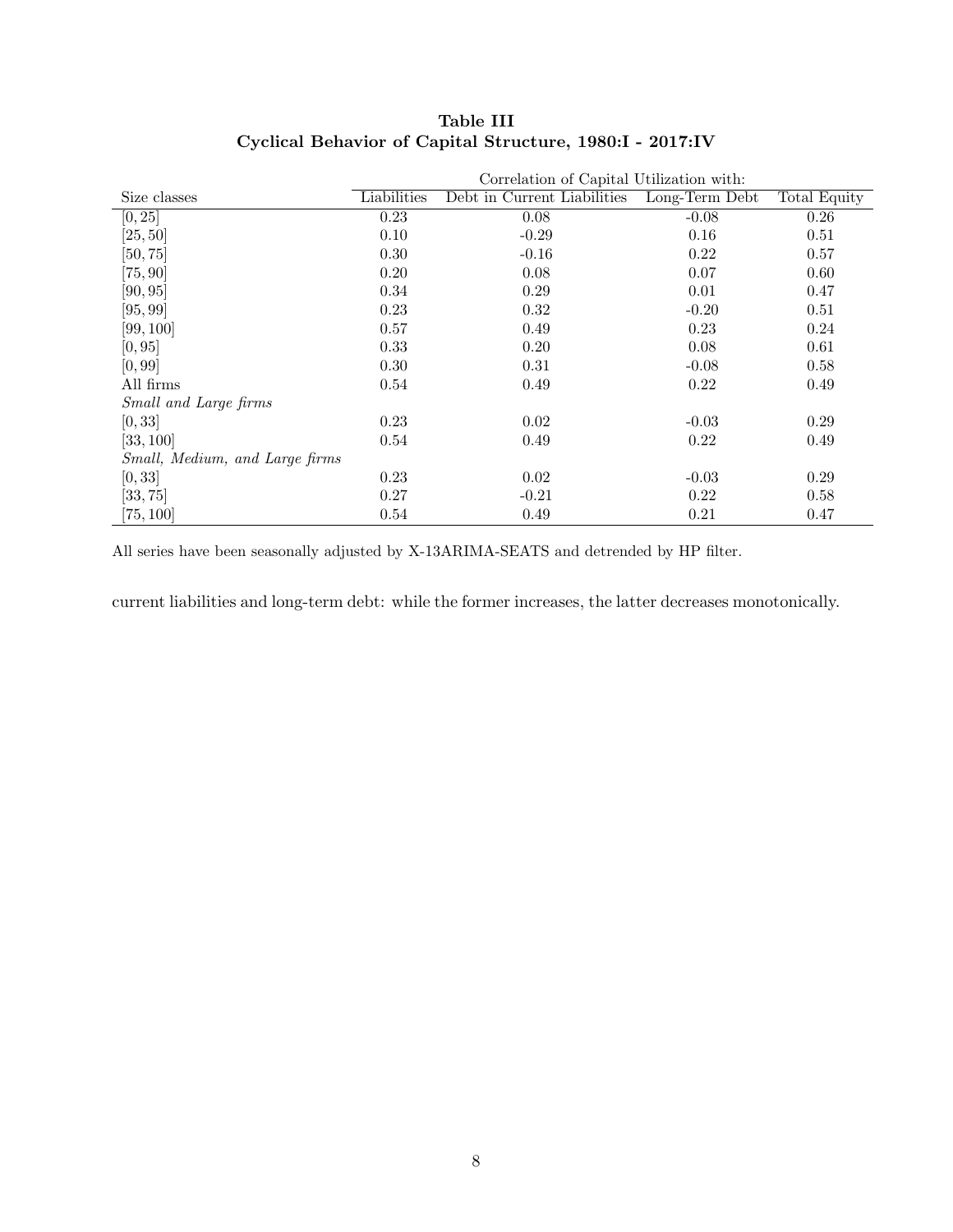<span id="page-8-0"></span>

Figure 2. Dynamic correlation between the cyclical component of capital structure and the cyclical component of capital utilization by size of firm (1980:I-2017:IV). All series have been seasonally adjusted by X-13ARIMA-SEATS and detrended by HP filter. This table shows the dynamic correlation between the cyclical component of capital structure and the cyclical component of capital utilization. For instance, when  $j$  equals 0, this means contemporaneous correlation  $Corr(CapUt_t, Variable_t)$ . In the same way, when j equals 1, this means the correlation between a financial variable lead one period (quarter)  $(t + 1)$  and the current period capital utilization (*t*):  $Corr(CapUt_t, Variable_{t+1}).$ 

### D. Empirical Evidence of the relevance of capital utilization

The correlation analysis in the previous section suggests the dynamic relationship between firm's capital structure and capital utilization even when the size of the firm is considered. The natural question that emerged from that analysis is about the existence of statistical evidence about the relevance of capital utilization in determining capital structure. Based on [Frank and Goyal](#page-22-1) [\(2009\)](#page-22-1), I introduce capital utilization in a set of reliable variables which explain capital structure. I then regress three definitions of leverage to these variables by OLS technique. In doing so, I find the capital utilization is statistical significant as the proposed variables by [Frank and Goyal](#page-22-1) [\(2009\)](#page-22-1).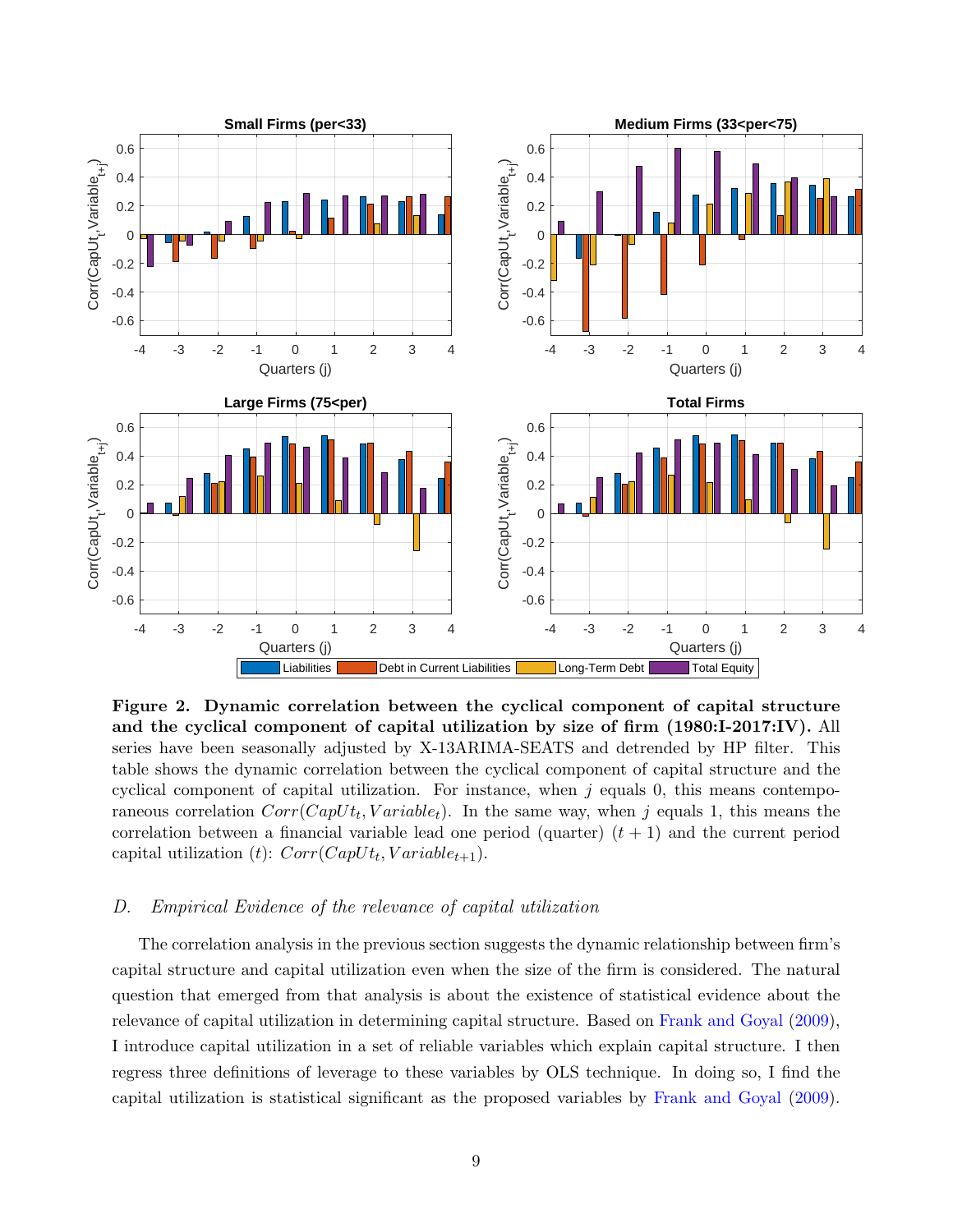|                                | Total Debt/Asset $(t)$ | Long-term $\text{debt}/\text{A}\text{sset}$ (t) | Current liabilities/Asset $(t)$ |
|--------------------------------|------------------------|-------------------------------------------------|---------------------------------|
| Constant                       | $0.2985*$              | $0.2630*$                                       | 0.0292                          |
|                                | (0.0404)               | (0.0165)                                        | (0.0352)                        |
| Capital utilization $(t-1)$    | $0.0021*$              | $-0.0010*$                                      | $0.0030*$                       |
|                                | (0.0004)               | (0.0002)                                        | (0.0004)                        |
| Size $(t-1)$                   | $-0.0497*$             | $0.0073*$                                       | $-0.0540*$                      |
|                                | (0.0058)               | (0.0010)                                        | (0.0051)                        |
| Income ratio $(t-1)$           | $-10.3175*$            |                                                 | $-9.7892*$                      |
|                                | (1.1033)               |                                                 | (0.9602)                        |
| Growth $(t-1)$                 | $0.0009*$              |                                                 | $0.0010*$                       |
|                                | (0.0003)               |                                                 | (0.0002)                        |
| Adjusted $R^2$                 | 0.511                  | 0.4651                                          | 0.6931                          |
| <b>Observations</b>            | 151                    | 151                                             | 151                             |
| *Significant at the 0.01 level |                        |                                                 |                                 |

## Table IV Model of leverage, 1980:I - 2017:IV

All series have been seasonally adjusted by X-13ARIMA-SEATS. Size is the log of ratio of total asset to GDP, growth is the annual growth of assets by quarter, and *income ratio* is the operating income before depreciation.

The result are shown in table IV.

Two results stand out from the regression in table IV. First, capital utilization has positive sign when the numerator of leverage is defined as current liabilities which contains short-term debt. In contrast, when the numerator is long-term debt, the sign of capital utilization is negative. This result is consistent to the previous correlation analysis and suggests the firm prefers to increase its short-term debt and to reduce long-term debt when it experiments a higher capital utilization. Second, in absolute value, the magnitude of the coefficient associated to capital utilization is the highest when the numerator of leverage is current liabilities. This suggests that capital utilization has a key role in short-term debt.

## <span id="page-9-0"></span>III. A Model with Capital Utilization and Capital Structure

I introduce capital utilization and a shock to marginal efficiency of investment (MEI) in a Real Business Cycle model with financial frictions. The economy is populated by representative firm and household.

## A. Firms

I assume the firm's technology follows a Cobb-Douglas representation  $F(z_t, k_t, h_t, n_t) = z_t(h_t k_t)^{\theta} n_t^{1-\theta}$ where the production inputs are stock of capital  $k_t$ , which is determined in the previous period, capital utilization  $h_t$ , and labor  $n_t$ . This function,  $F(z_t, k_t, h_t, n_t)$ , represents firm's revenue as well. Furthermore, the firm's productivity  $z_t$  follows an AR(1) process, that is,  $ln(z_t/z_{ss})$  =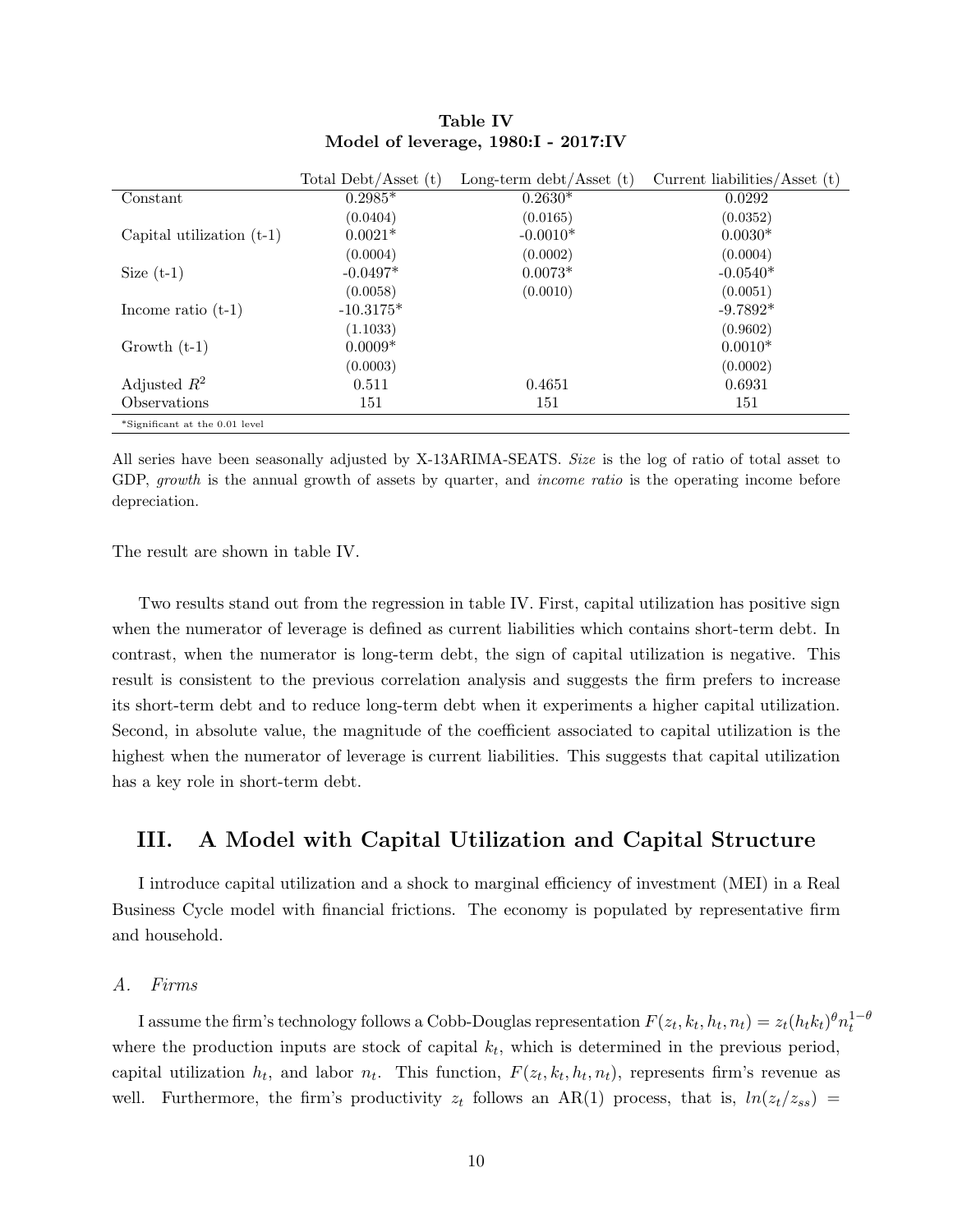$\rho_z ln(z_{t-1}/z_{ss}) + \mu_{z,t}$ , in which the productivity shock  $\mu_{z,t}$  follows a stochastic behavior.

**Capital Structure.** The firm's capital structure is composed of equity  $s_t$  and debt  $b_t$ . I assume the firm issues equity only one time, but the equity's price varies over time. So, I normalize  $s_t$  to one. As a result, the variable which represents the capital structure is debt  $b_t$ . The maturity of debt is one period (quarter), then it could be considered as short-term debt.

Accounting equations. Earning before interest and taxes (EBIT) is expressed as revenue minus labor cost  $EBIT_t = F(z_t, k_t, h_t, n_t) - w_t n_t$ . Furthermore, the profits are the available resources after taxes from the difference between EBIT and debt payment included the principal  $\pi_t = (1 - \tau)[EBIT_t - R_{t-1}b_{t-1}]$  where  $R_t$  is the gross interest rate  $R_t = 1 + r_t$ . It is worth noting taxes produce tax-shield by means of interest debt as it claims to the trade-off theory. Two accounting equations are special in the model. First, retained earnings is the result of the difference between profits and the payment of dividends which includes the adjustment cost of dividends. This relation is expressed as  $RE_t = \pi_t - \varphi(d_t)$ . The functional form of adjustment cost of dividends is based on [Jermann and Quadrini](#page-22-2) [\(2012\)](#page-22-2) and its representation is as follows  $\varphi(d_t) = d_t + \kappa(d_t - d_{ss})^2$ , where  $d_t$  represents dividends and  $d_{ss}$  is the steady state value of dividends. Second, the financing investment conditions requires that investment will be financed by means of retained earnings and new debt:  $i_t = RE_t + b_t$ .

Capital utilization and MEI shock. The firm invests to accumulate new capital or assets for the next period. The accumulation of the capital is represented by  $k_{t+1} = (1 - \delta(h_t))k_t + v_t i_t(1 S(i_t, i_{t-1})$ ). Three elements are important to specify. First, the depreciation is endogenous and depends on capital utilization positively. The functional form of depreciation is based on [Jaimovich](#page-22-4) [and Rebelo](#page-22-4) [\(2009\)](#page-22-4):  $\delta(h) = \delta_0 + \delta_1 \left[ \frac{h^{1+\chi}-1}{1+\chi} \right]$  $1+\chi$  , where I consider that capital utilization in steady state  $h_{ss}$  is one. Furthermore, in steady state, the depreciation equals  $\delta_0$ . Because of this, in the calibration stage, I will consider that  $\delta_{ss} = \delta_0$ . The sensibility of depreciation to capital utilization is represented by  $\chi$ : higher  $\chi$ , the effect of capital utilization on depreciation is lower. Then,  $\chi$ reflects the flexibility of capital utilization, as well.

Second, investment is subject to the MEI shock, which increases the firm's capacity to transform one unit of investment in new capital when the shock is positive. As is usual in the literature, this shock follows an AR(1) representation:  $ln(v_t/v_{ss}) = \rho_v ln(v_{t-1}/v_{ss}) + \mu_{v,t}$ .

Third, the change on investment generates a cost  $S(i_t, i_{t-1})$ , which depends positively on the actual level of investment and negatively on the previous one. This means that the current investment increases the adjustment cost, in contrast to the previous investment that reduces it. Since the investment has benefits (increase of new capital stock) and costs (adjustment cost), the current investment becomes a control variable and the previous investment becomes a state variable.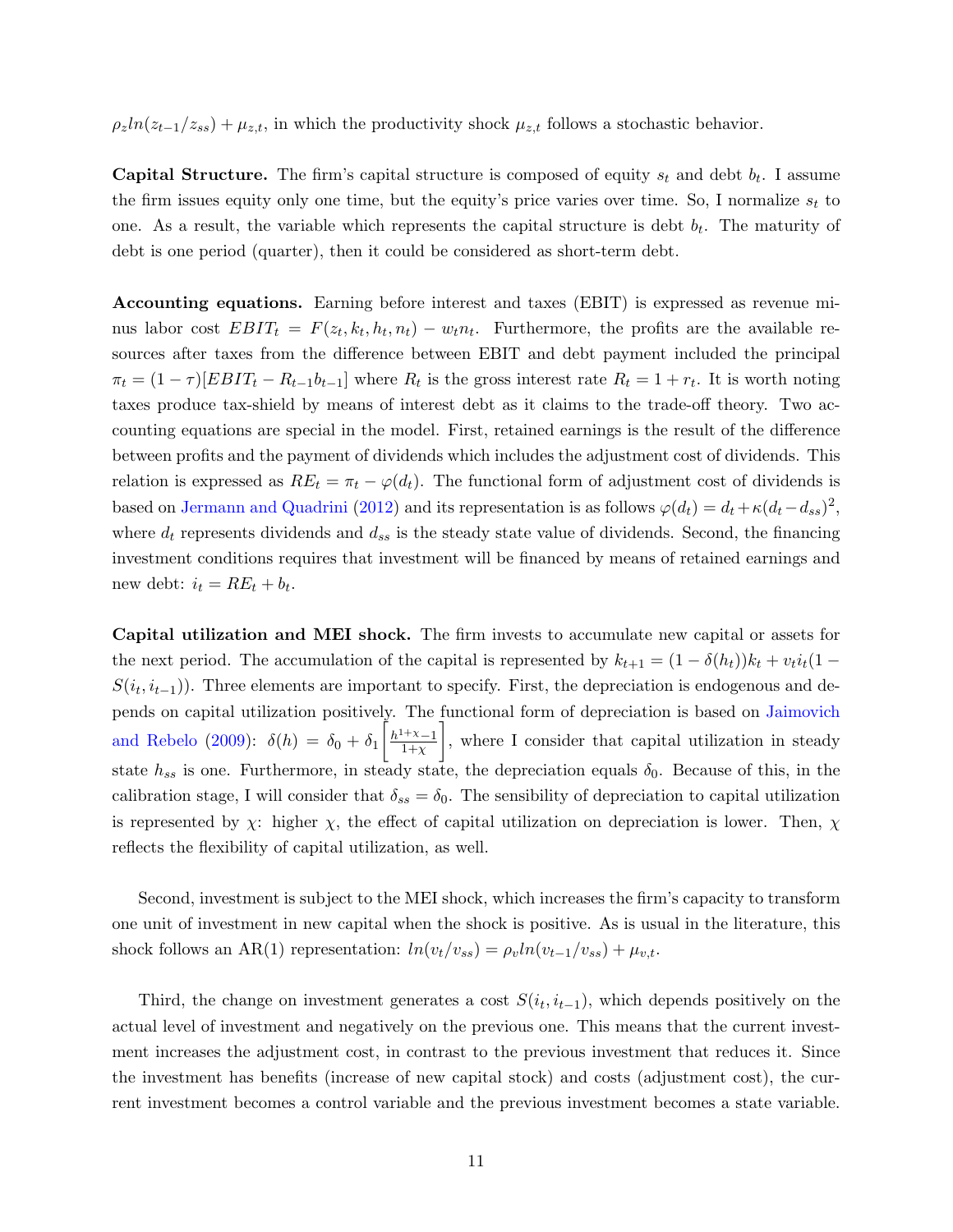Following [Justiniano et al.](#page-22-10) [\(2010\)](#page-22-10), the functional form of adjustment cost is  $S(i_t, i_{t-1}) = \frac{\phi}{2}(\frac{i_t}{i_{t-1}})$  $\frac{i_t}{i_{t-1}}-1)^2$ .

Enforcement constraint and financial shock. Following [Jermann and Quadrini](#page-22-2) [\(2012\)](#page-22-2), the firm requires intraperiod loans to finance the working capital. This working capital is necessary at the beginning of every period because of the realization of the revenues is at the end of every period. Working capital includes investment expenses, wage payroll, equity payout and its adjustment cost, debt, and payment of taxes. I assume that this loan  $l_t$  is paid at the end of the period and it does not generate interest payments<sup>1</sup>.

<span id="page-11-1"></span>
$$
l_t = i_t + \varphi(d) + w_t n_t + R_{t-1} b_{t-1} + \tau(F(z_t, k_t, h_t, n_t) - w_t n_t R_{t-1} b_{t-1}) - b_t
$$
\n(1)

The enforcement constraint requires the remaining asset, available after paying debtholders, to be greater than loan.

<span id="page-11-0"></span>
$$
\xi_t(k_{t+1} - b_t) \ge l_t \tag{2}
$$

In the condition [2,](#page-11-0)  $\xi_t$  is the probability that the lender recovers the full value of  $k_{t+1}$  in the event of a default. Since an decrease of  $\xi$  reflects a deterioration of the financial health of firm, the lender reduces the supply of loans. Furthermore, an decrease of  $\xi$  can be understood like the firm must have more assets to access a loan. Then, a reduction in  $\xi$  could be considered as a financial shock. As previous shocks, this financial shock follows an AR(1) representation:  $ln(\xi_t/\xi_{ss}) = \rho_{\xi} ln(\xi_{t-1}/\xi_{ss}) + \mu_{\xi,t}$ .

Firm's budget restriction. From the accounting equations for EBIT, profits, retained earnings, and financing investment, we can get the firm's budget restriction, which is described below.

$$
(1 - \tau)[F(z_t, k_t, h_t, n_t) - w_t n_t - R_{t-1} b_{t-1}] = (i_t - b_t) + \varphi(d_t)
$$
\n(3)

It is important to highlight that when we consider the firm's budget restriction and enforcement condition, the loan becomes equal to revenues, that is,  $l_t = F(z_t, k_t, h_t, n_t)$ . As a result, the condition [2](#page-11-0) becomes:

<span id="page-11-2"></span>
$$
\xi_t(k_{t+1} - b_t) \ge F(z_t, k_t, h_t, n_t)
$$
\n(4)

### A.1. Recursive Formulation of the Firm's Problem

The firm maximizes dividends subject to the available technology, the capital accumulation equation, the adjustment cost of capital, and enforcement constraint.

$$
V(k_t,b_{t-1},i_{t-1};z_t,v_t,\xi_t) = \max_{d_t,n_t,h_t,b_t,i_t,k_{t-1}} \{d_t + \mathbb{E}_t m_{t+1} V(k_{t+1},b_t,i_t;z_{t+1},v_{t+1},\xi_{t+1})\}
$$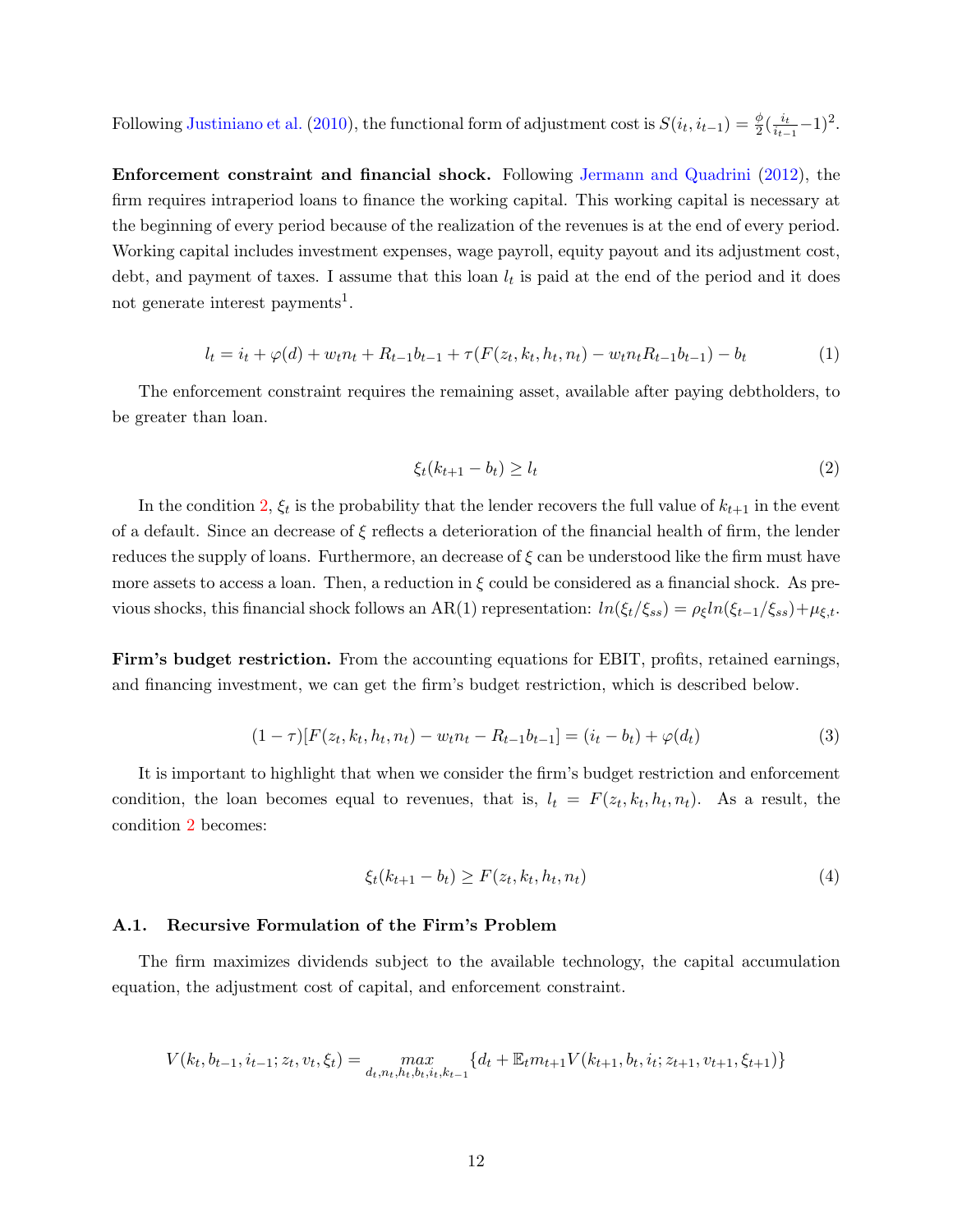subject to

<span id="page-12-0"></span>
$$
(1 - \tau)(F(z_t, h_t, k_t, n_t) - w_t n_t - R_{t-1} b_{t-1}) = i_t - b_t + \varphi(d_t)
$$
  

$$
k_{t+1} = (1 - \delta(h_t))k_t + v_t i_t (1 - S(i_t, i_{t-1}))
$$
  

$$
\xi_t(k_{t+1} - b_t) \geq F(z_t, h_t, k_t, n_t)
$$

In the process of obtaining the first-order conditions I get two lagrange multiplier. The first is  $q_t$ , which is associated to the capital accumulation equation. It is known in the literature as **Tobin's q.** The second lagrange multiplier is  $\mu_t$ , which is associated to the enforcement constraint. The first-order conditions are as follows:

$$
F_n(z_t, h_t, k_t, n_t) = \frac{w_t(1 - \tau)}{(1 - \tau) - \mu_t \varphi_d(d_t)}
$$
(5)

<span id="page-12-1"></span>
$$
F_h(z_t, h_t, k_t, n_t) = \frac{q_t[\delta_h(h_t)k_t]\varphi_d(d_t)}{(1-\tau) - \mu_t \varphi_d(d_t)}
$$
(6)

<span id="page-12-2"></span>
$$
1 = \left[\mu_t \xi_t + \mathbb{E}_t m_{t+1} \left(\frac{(1-\tau)R_t}{\varphi_d(d_{t+1})}\right)\right] \varphi_d(d_t) \tag{7}
$$

<span id="page-12-3"></span>
$$
\mathbb{E}_{t}m_{t+1}\bigg[F_{k}(z_{t+1},h_{t+1},k_{t+1},n_{t+1})\bigg(\frac{1}{\varphi_{d}(d_{t+1})}(1-\tau)-\mu_{t+1}\bigg)+q_{t+1}(1-\delta(h_{t+1}))\bigg]+\mu_{t}\xi_{t}=q_{t}(8)
$$

<span id="page-12-4"></span>
$$
\mathbb{E}_{t}m_{t+1}[-q_{t+1}[v_{t+1}i_{t+1}S_{i}(i_{t+1},i_{t})]] + q_{t}v_{t}[(1-S(i_{t},i_{t-1}))-i_{t}S_{i}(i_{t},i_{t-1})] = \frac{1}{\varphi_{d}(d_{t})}
$$
(9)

The detailed derivation of these equation is in the Appendix [C.](#page-9-0) The equation [5](#page-12-0) represents the demand for labor which equals the marginal productivity of labor to the marginal cost. In this case, the marginal cost is affected by the degree of tightness oon the enforcement constraint, that is,  $\mu_t \varphi_d(d_t)$ . A tighter constraint means  $\xi_t(k_{t+1} - b_t) - F(z_t, h_t, k_t, n_t)$  tends to zero, as a result the lagrange multiplier  $\mu_t$  increases  $(\mu_t > 0)$  generating that the marginal cost increases, as well and the demand of labor goes down.

The equation [6](#page-12-1) shows the optimal capital utilization  $h_t$  decision of firm. The marginal cost is the increase of the depreciation which is affected by the tightness of the enforcement constraint as labor demand. A tighter constraint reduces capital utilization.

The equation [7](#page-12-2) shows the optimal debt. To get more insights, let us assume that the debt does not pay interest  $(R_t = 0)$  and there is not an enforcement constraint  $(\mu_t = 0)$ . The equation [7](#page-12-2) becomes  $1 = \varphi_d(d_t)$ , which means that issuing one unit of debt costs a variation in dividends. This optimum decision is based on the equation of retained earnings  $(RE_t = \pi_t - \varphi(d_t))$  and financing investment  $(i_t = RE_t + b_t)^2$ . However, in the case with financial frictions, the cost of debt has one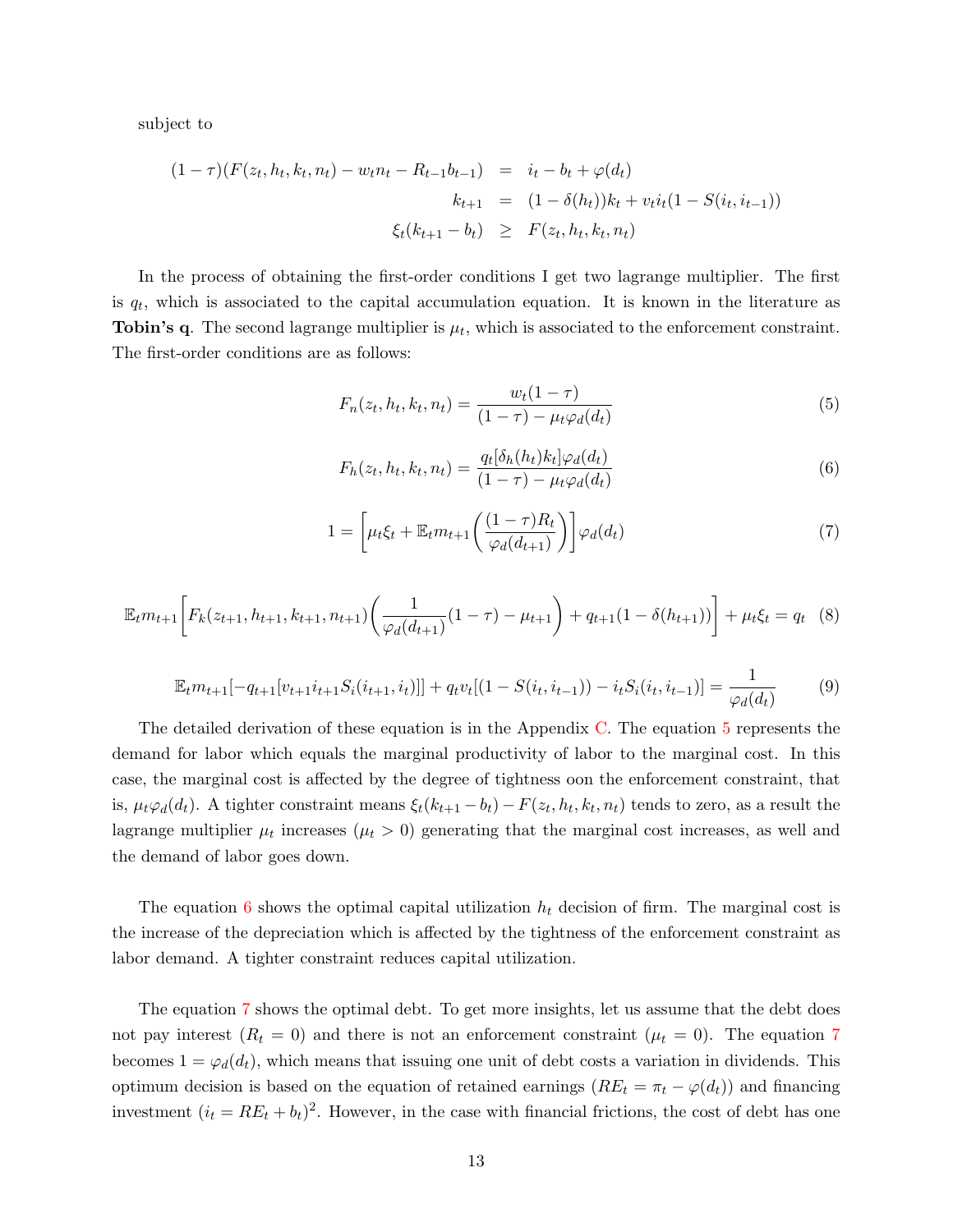additional element  $\mu_t \xi_t$ . This means that issuing debt produces a tighter constraint. Furthermore, since the debt has a cost reflected in the interest rate, this must be considered in the total cost of debt. Nevertheless, given the presence of taxes, there is a tax-shield of debt. Therefore, the net cost considering interest rate and tax-shield is  $(1 - \tau)R_t$ .

The optimality condition for capital, equation [8,](#page-12-3) equals the marginal benefit (left side) to the marginal cost (right side). The present value of the marginal benefit is compounded by three elements. The first is the marginal productivity of new capital after taxes and net of the cost of a tighter constraint  $\mu_{t+1}$ . The later turns out from the enforcement constraint. Clearly, this shows that a financial shock has effects on the optimal capital. The second element is the value of the new capital after depreciation  $q_{t+1}(1 - \delta(h_{t+1}))$ . The third element is the benefit of new capital in terms of assets in the enforcement constraint  $\mu_t \xi_t$ . Finally, the marginal cost is expressed by the current value of capital  $q_t$ .

The equation [9](#page-12-4) is the firm's optimal investment decision. The left side describes the marginal benefit of one unit of investment. In the next period, we have the value of the lower cost of one unit of investment in current period. It is worth noticing that  $S_i(i_{t+1}, i_t) < 0$ , then this is a benefit in terms of lower adjustment cost given by the variation of current investment. The second term represents the value of one unit of investment after taking into account the level and the marginal increase of adjustment cost. Finally, the right side of the equation [9](#page-12-4) shows the benefit of one unit of investment.

#### B. Households

All households of the economy has the same preferences, utility function, and budget constraint. Therefore, the household sector is represented by a representative agent with the following preferences:  $u(c_t, n_t) = \frac{1}{1-\gamma} \left[ \left( c_t - \frac{n_t^{1+\theta}}{1+\theta} \right) \right]$  $\int_{1+\gamma}^{1+\gamma}$  - 1. This representative household supplies labor to the firm  $n_t$  at competitive wages  $w_t$ . It is assumed the labor and goods market are both competitive. The household, owner of the firm, obtains income from three sources: corporate bonds  $b_t$  which pay a gross interest rate  $R_t$ , dividends  $d_t$  and prices of shares  $p_t$ , and labor income  $w_t n_t$ . Additionally, the taxes paid for firms become a transfer to households:  $T_t = \tau (EBIT_t - R_{t-1}b_{t-1})$ 

#### B.1. Recursive Formulation of the Households' Problem

Representative households maximize expected lifetime utility of consumption and leisure subject to a sequential budget constraint:

$$
V(b_{t-1}, s_t) = \max_{c_t, n_t, b_t, s_{t+1}} \{ u(c_t, n_t) + \beta \mathbb{E}_t V(b_t, s_{t+1}) \}
$$

Subject to the budget constraint: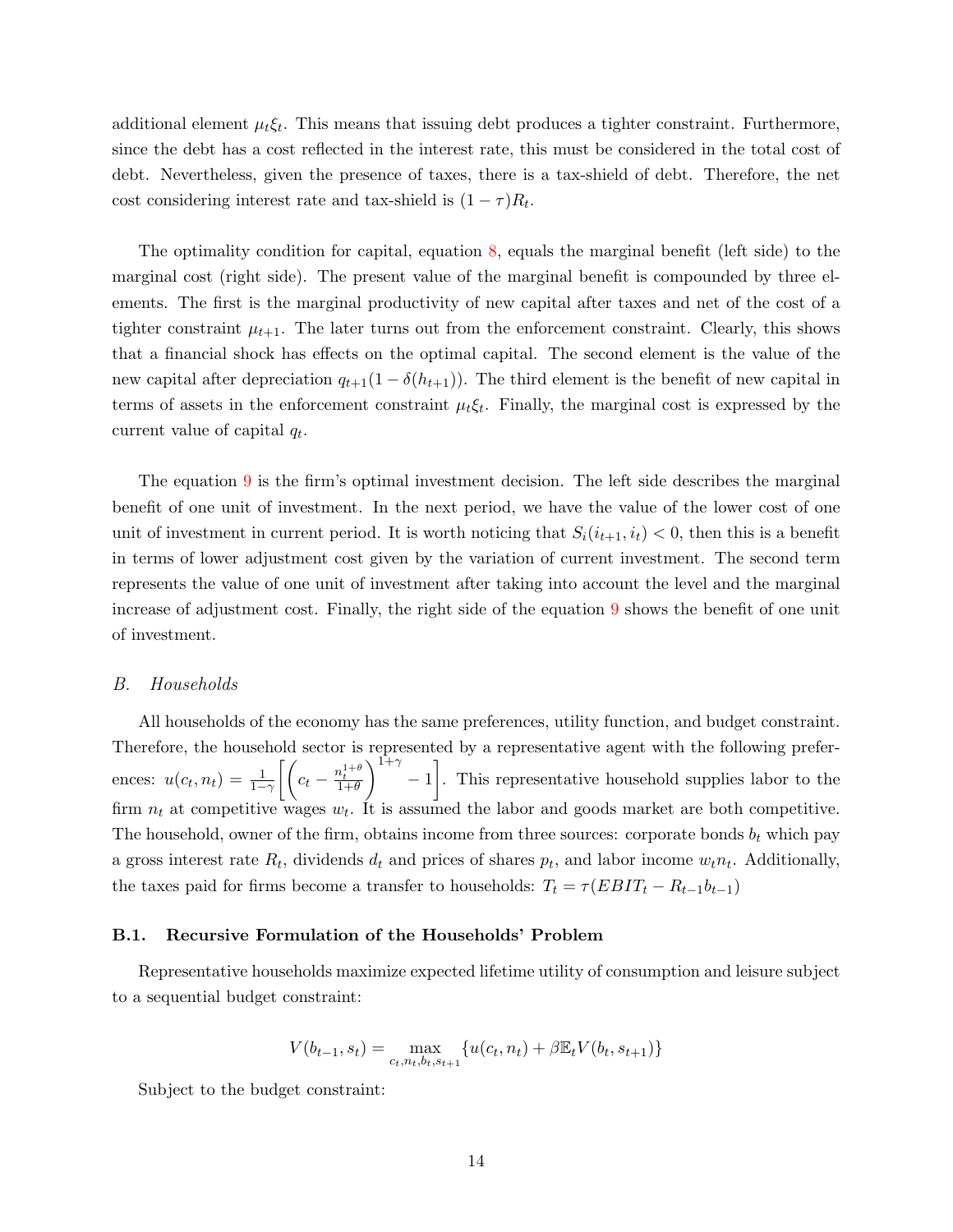$$
w_t n_t + R_{t-1} b_{t-1} + s_t (d_t + p_t) + T_t = b_t + s_{t+1} p_t + c_t
$$

From the first order condition (FOC), we can obtain the labor supply, and the optimal condition for debt and for shares:

$$
u_{n_t} = -u_{c_t} w_t \tag{10}
$$

$$
u_{c_t} = \beta \mathbb{E}_t (u_{c_{t+1}} R_t) \tag{11}
$$

$$
p_t = \mathbb{E}_t \left[ \left( \beta \frac{u_{c_{t+1}}}{u_{c_t}} \right) (d_{t+1} + p_{t+1}) \right] \tag{12}
$$

The first condition determines the supply of labor which does not depend of consumption's level. This means that income effect is not present in the supply of labor. The advantage of this formulation is that this allows to analyze the "clean" effect of capital utilization on labor equilibrium. The second condition determines the interest rate, and the last condition determines the price of shares.

Furthermore, from the last condition we can obtain the stochastic discount factor using forward substitution.

$$
p_t = \mathbb{E}_t \sum_{j=1}^{\infty} \left( \frac{\beta^j u_c(c_{t+j}, n_{t+j})}{u_c(c_t, n_t)} \right) d_{t+j}
$$
\n(13)

Therefore, the stochastic discount factor is  $m_{t+j} = \beta^j \frac{\beta^j u_c (c_{t+j}, n_{t+j})}{u_c (c_t, n_t)}$  $\frac{c(c_{t+j}, n_{t+j})}{u_c(c_t, n_t)}$ .

# IV. Quantitative Analysis

## A. Calibration

The parameters of the model can be categorized in three groups: preferences, production, and shocks.

Preferences. Given that the gross interest rate in steady state is the inverse of the discount factor, that is,  $1 + r_{ss} = R_{ss} = 1/\beta$ , I choose  $\beta$  in order to obtain an annual interest rate of debt in steady state equals to 7.32 percent. [Greenwood et al.](#page-22-3) [\(1988\)](#page-22-3) suggests the intertemporal elasticity of substitution (IES) in labor supply  $1/\theta_n$  varies between 0.3 and 2.2. Hence, it is reasonable to choose 1.1 within this range, implying  $\theta_n = 0.9$ . Regarding of the coefficient of relative risk aversion<sup>3</sup>,  $\gamma$ , I follow to [Greenwood et al.](#page-22-3) [\(1988\)](#page-22-3), who suggests that  $\gamma = 2$ .

Production. The average of the share of capital in the total production is around 0.36 in accordance with [Jones](#page-22-11) [\(2016\)](#page-22-11). The value of the tax corporate rate is 0.35, which is based on [Graham](#page-22-12) [\(2000\)](#page-22-12).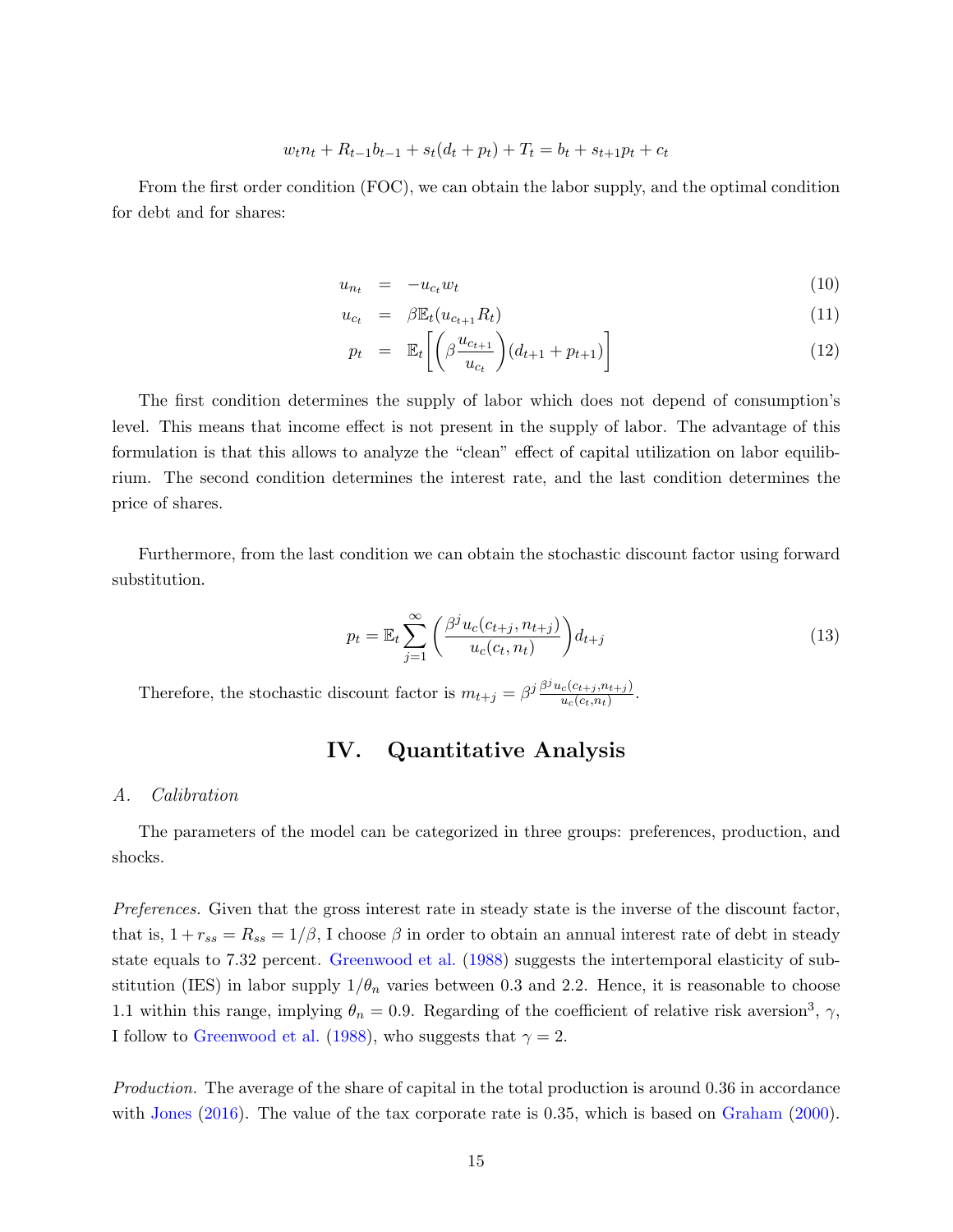Regarding  $\delta_0$ , it is equal to the depreciation in steady state which is 0.025. This assumption is common in the literature of business cycles because of this allows to obtain a depreciation of 10 percent, annually. In order to get that  $\delta_0 = \delta_{ss}$ , I assume that capital utilization in steady state is one, which means that in the long-run equilibrium the firm uses its full capacity. The parameter of adjustment cost of dividends is taken from [Jermann and Quadrini](#page-22-2) [\(2012\)](#page-22-2) and its value is 0.146. Furthermore, the elasticity of marginal depreciation,  $\chi$ , is provided for [Greenwood et al.](#page-22-3) [\(1988\)](#page-22-3) and its value is 0.42. The value of adjustment cost of investment,  $\phi = 3$ , is based on [Justiniano et al.](#page-22-10) [\(2010\)](#page-22-10). Finally, the parameter for the slope in the depreciation function is chosen to be 0.008 in order to keep positive values of debt in steady state.

Shocks. In order to identify the productivity and the financial shock, I take the estimated values of [Jermann and Quadrini](#page-22-2) [\(2012\)](#page-22-2). In particular, the persistence and volatility of the productivity shock are 0.9457 and 0.0045, respectively. For the financial shock, its persistence is 0.9703 and its volatility is 0.0098. In order to identify the MEI shock, I use the steady state relationship of this shock and the Tobin's q. In steady state, the investment shock is the inverse of tobin's q. To compute the persistence and volatility of the MEI shock I follow three steps. First, based on COMPUSTAT database I construct the aggregate Tobin's q quarterly in accordance with the following equation.

Tobin's 
$$
q = q_t = \frac{\text{Total Assets} + \text{Market Value} - \text{Total Common and Ordinary Equity}}{\text{Total Assets}}
$$

\n(14)

To keep the consistency with the data used in the empirical analysis section, I calculate Tobin's q for the sample from 1980.Q1 to 2017.Q4. The second step is compute the inverse of this variable. Finally, I compute the persistence  $\rho_v$  and the volatility  $\sigma_v$  of this latter variable. As result,  $\rho_v =$ 0.8287 and  $\sigma_v = 0.0521$ . Table V shows the calibration of the model.

### B. Capital Utilization as Transmission Mechanism

One of the main points of this paper is that capital utilization behaves as a transmission mechanism of shocks. Since different shocks affect different elements of the firm, the reaction of capital utilization depends on what shock is presented in the economy. To show that, I analyze separately how capital utilization reacts when the economy suffers two types of shochs. A financial shock and an investment shock.

MEI shock. Since the MEI shock is one affecting the transformation of investment into future capital input, a negative MEI shock means that the firm reduces its transformation capacity of investment respect to its steady state value, it does not mean that the level of the financial shock is negative. This shock could reflect the loss of efficiency of the firm in the investment process. In order to understand how the MEI shock affects the real and the financial variables, and how capital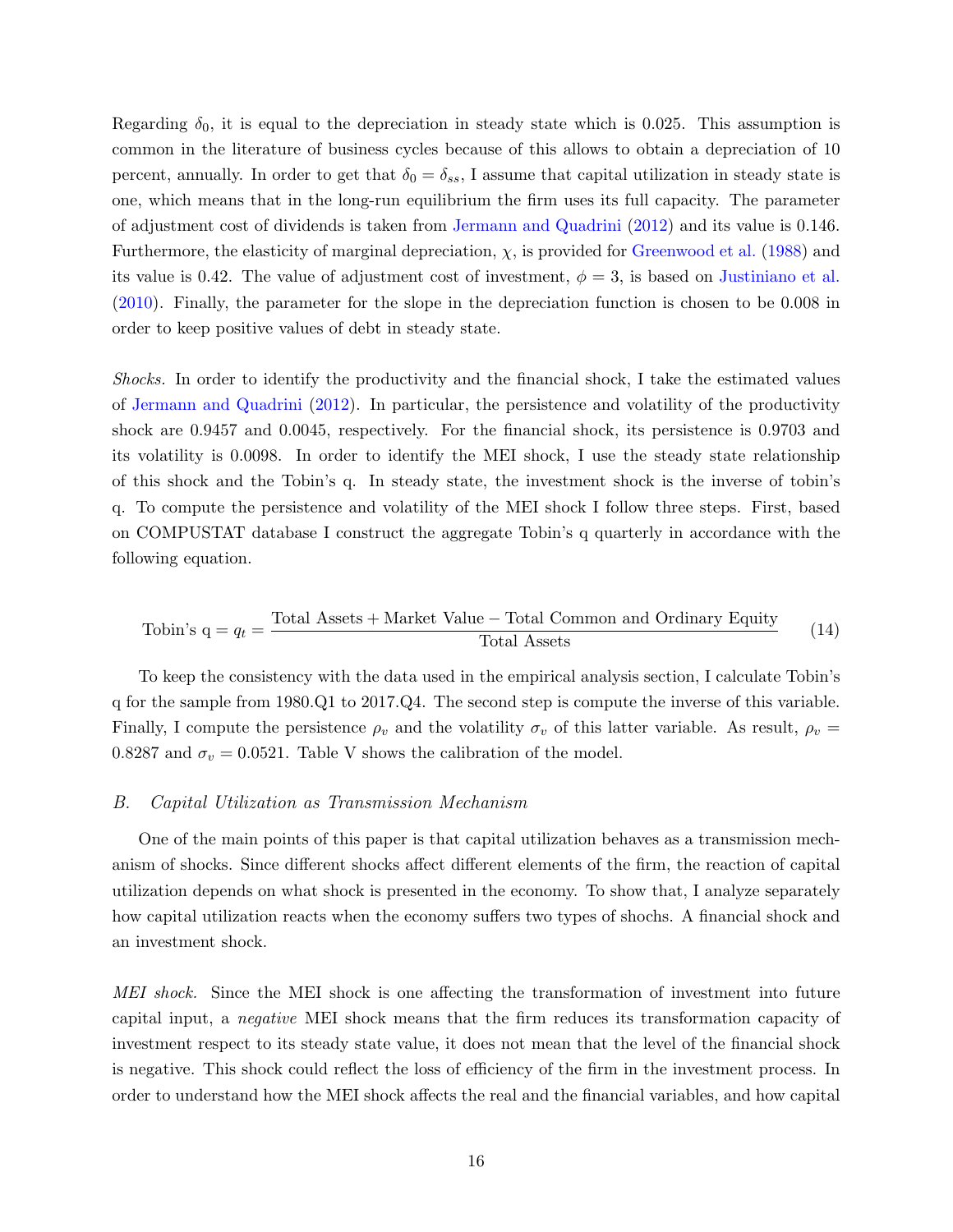| Group         | Description                           | Symbol                 | Value          |
|---------------|---------------------------------------|------------------------|----------------|
| Preference    | Discount factor                       | ß                      | 0.9825         |
|               | Inverse of IES of labor               | $\theta_n$             | 0.9            |
|               | Coefficient of relative risk aversion | $\gamma$               | $\overline{2}$ |
| Production    | Capital share on output               | $\theta$               | 0.36           |
|               | Corporate tax rate                    | $\tau$                 | 0.35           |
|               | Dividend adjustment cost              | $\kappa$               | 0.146          |
|               | Elasticity of marginal depreciation   | $\chi$                 | 0.42           |
|               | Investment adjustment cost            | $\phi$                 | 3              |
|               | Depreciation in SS                    | $\delta_0$             | 0.025          |
|               | Parameter rate slope                  | $\delta_1$             | 0.008          |
| <b>Shocks</b> | Persistent of productivity shock      | $\rho_z$               | 0.9457         |
|               | Volatility of productivity shock      | $\sigma_{\varepsilon}$ | 0.0045         |
|               | Persistent of financial shock         | $\rho_{\mathcal{E}}$   | 0.9703         |
|               | Volatility of financial shock         | $\sigma_{\xi}$         | 0.0098         |
|               | Persistent of MEI shock               | $\rho_v$               | 0.8287         |
|               | Volatility of MEI shock               | $\sigma_v$             | 0.0521         |

Table V Parameter values used in quarterly calibration

utilization amplifies the effects of the shock, we have to take a look at the optimal equations of the firm optimzation problem and its accounting equations.

First of all, the MEI shock affects the optimal investment -equation [9-](#page-12-4). Since the transformation of investment is lower because of the negative shock, and any change in investment generates costs, the optimal response of the firm is to reduce the level of investment, which produces lower capital in the next period. Second, in order to keep binding the enforcement constraint, the firm reduce its labor demand. To see this, I substitute the loan equation [1](#page-11-1) into the enforcement constraint, equation [2.](#page-11-0)

<span id="page-16-0"></span>
$$
\frac{\xi_t}{1 - \xi_t}(k_{t+1} - i_t - \varphi(d) - w_t n_t - R_{t-1} b_{t-1} - \tau(F(z_t, k_t, h_t, n_t) - w_t n_t - R_{t-1} b_{t-1})) \ge F(z_t, k_t, h_t, n_t)
$$
\n(15)

Third, since the reduction in absolute value of capital in the next period is greater than the reduction of current investment because of the MEI shock, the enforcement constraint is binding. In order to keep binding the enforcement constraint, the firm can adjust two control variables: dividends and labor demand. Given that the change in dividends is costly, the firm reduces its demand of labor. As a result, the production or revenue goes down. The implication is that EBIT and profits of the firm decreases and the retained earnings goes below its steady state value. As the firm reduces its investment, it does not need more debt, generating lower leverage.

These effects of the MEI shock on real variables are strengthened by capital utilization. The optimal level of capital utilization is affected by the MEI shock by means of Tobin's q -equation [6-](#page-12-1).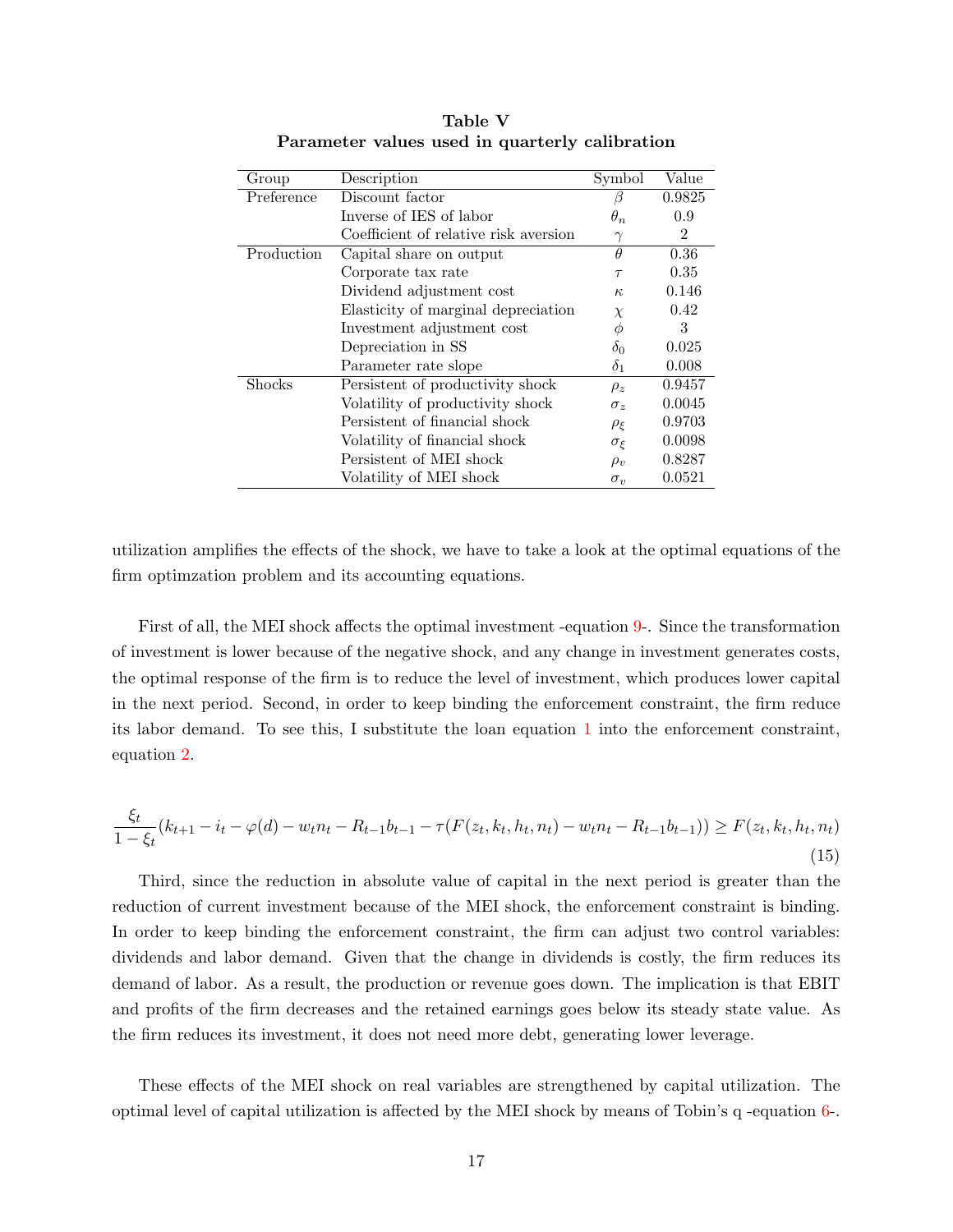The deterioration of asset (or capital) increases Tobin's q. The optimal response of the firm is to reduce its capital utilization. This latter variable pushes down the demand of labor. Additionally, the depreciation increases generating a reduction of current stock of capital. As a result, the production, investment, and capital suffer an additional reduction.

Furthermore, retained earnings suffers an additional reduction because of a decreasing of revenues. However, debt and dividends increase more. This is because of in this model the firm finances dividends with debt. This is optimal given the supply of debt is elastic and it is represented by the coefficient of risk aversion. Then, given that movements in the demand of debt does not push up strongly the interest rate, it is optimal to the firm to get more debt when the capital utilization reduces more the retained earnings, particularly below its steady state value. Note that when we do not consider capital utilization, the firm reduces its debt because it has enough profits to finance dividends, in this case, profits are above its steady state. The impulse-response functions are described in the figure [3.](#page-17-0)

<span id="page-17-0"></span>

Figure 3. Capital Utilization as Transmission Mechanism of MEI Shock.  $\rho_v = 0.8287$ and  $\sigma_v = 0.0521$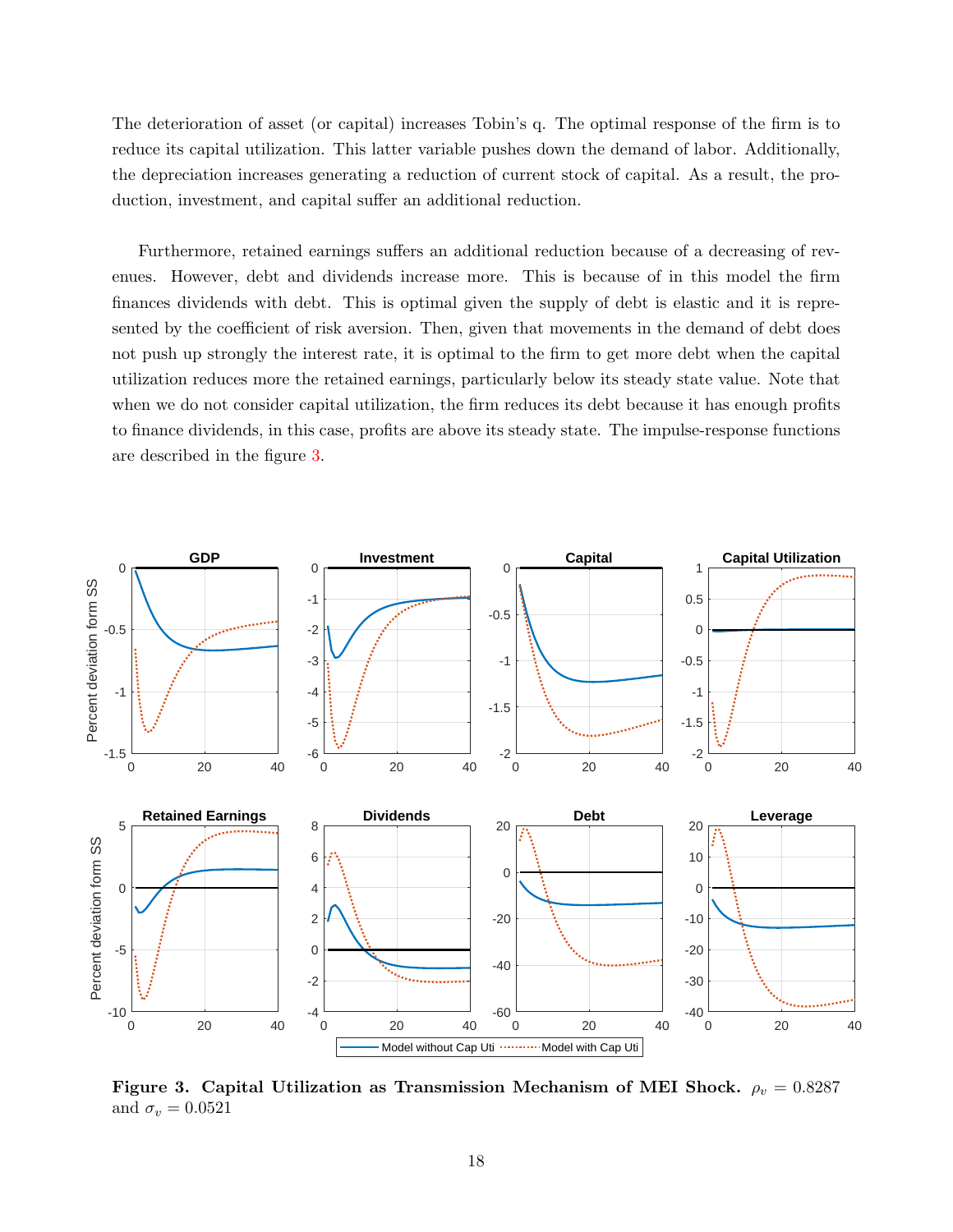Financial shock. Negative financial shock is understood as a reduction of the probability that lender recovers all the value of the loan. This shock affects directly the enforcement constraint -equation [4-](#page-11-2) and the optimal capital -equation [8-](#page-12-3).

The optimal response of the firm to a financial shock is to reduce the level of investment, or dividends, or employment, or some combination of these variables. It can be seen in the enforcement constraint -equation [15-](#page-16-0). Additionally, the firm can reduce its capital utilization as an optimal response to the financial shock. In doing so, the demand of labor is affected by means of two ways: by the reduction of capital utilization and by the straightforward reduction as an effect of the financial shock. Furthermore, the production decreases as a consequence of the reduction in employment and capital utilization generating that the retained earnings goes down more than in the case when the capital utilization is not present.



Figure 4. Capital Utilization as Transmission Mechanism of Financial Shock.  $\rho_{\xi} =$ 0.9703 and  $\sigma_{\xi} = 0.0098$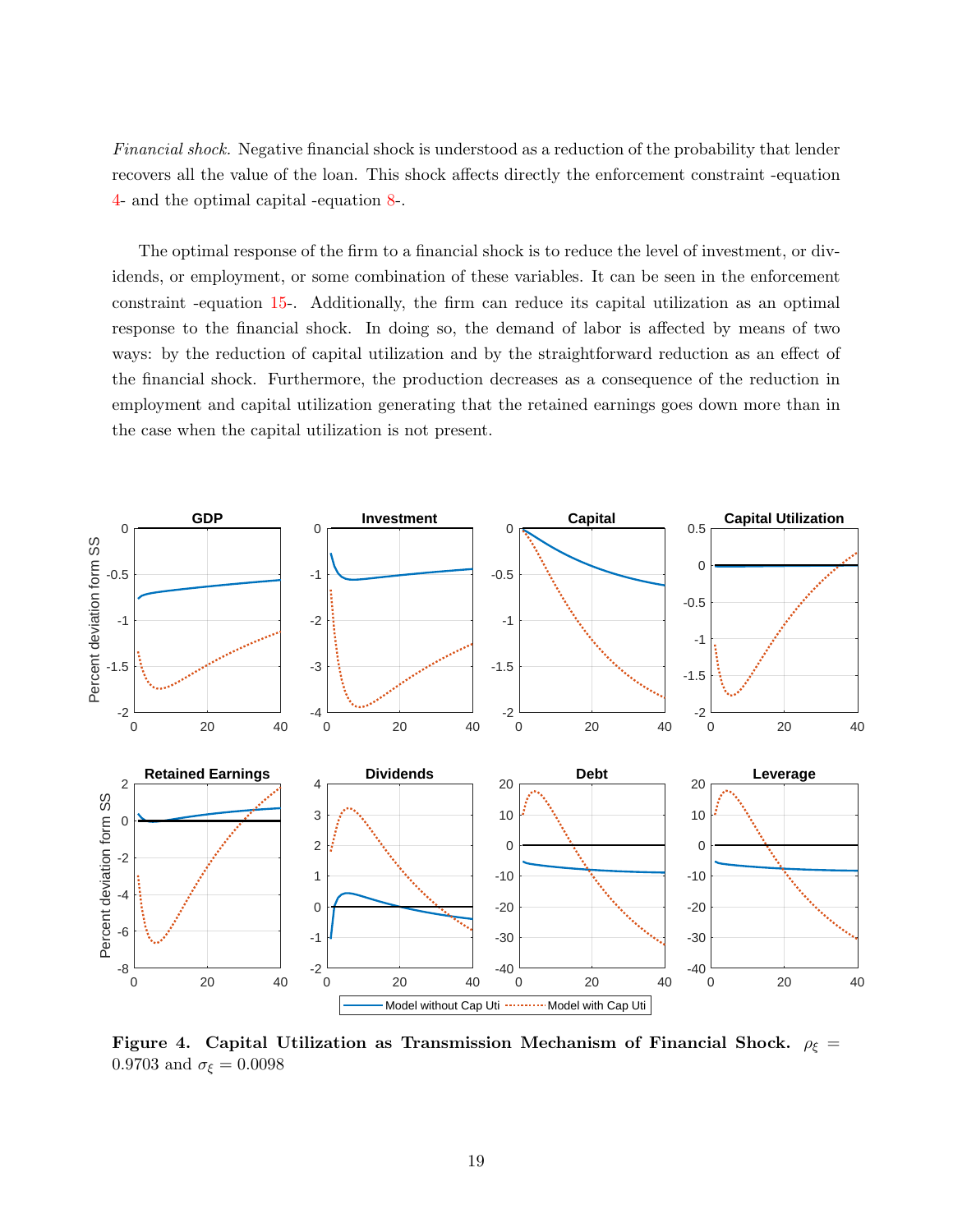In the same way in the MEI shock, it is optimal for the firm to finance the dividends with debt because of the interest rate is elastic. As we can see in the followings sections, one way to explain the willingness of the lender to reduce its supply of debt is when it is more risk averse. In this case, the leverage increases but in lower level. The impulse-response functions are described in the figure [3](#page-17-0)

## C. What Shock is more Important?

The business cycles literature suggests that one of the main shocks used to explain the cyclical components of real variables is the investment shock. This analysis is usually done without the presence of credit restrictions such as the enforcement constraint.

<span id="page-19-0"></span>

Figure 5. Financial Shock and MEI Shock. Every shock has its own persistence and standard deviation. For financial shock:  $\rho_{\xi} = 0.9703$  and  $\sigma_{\xi} = 0.0098$ . For MEI shock:  $\rho_{v} = 0.8287$  and  $\sigma_v = 0.0521.$ 

When it is taken into account the capital utilization along with the enforcement constraint, the MEI shock has more important effects on real and financial variables than the financial shock. This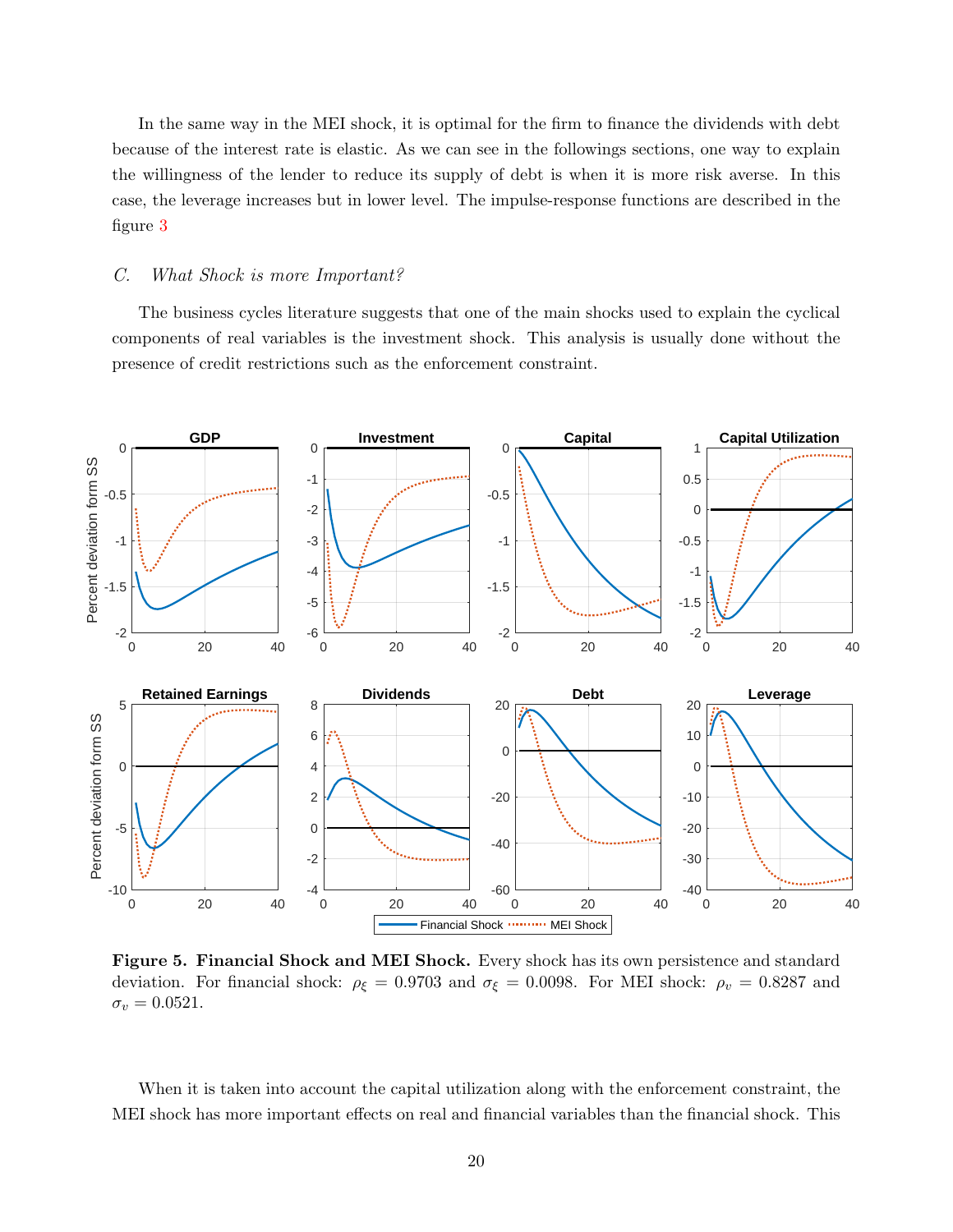can be seen in the figure [5.](#page-19-0) After both shocks, the capital utilization plays a key role in transmitting their effects on the real and financial variables. However, the strength of the MEI shock depends on the magnitude of its standard deviation. In the figure [5](#page-19-0) the standard deviation  $\sigma_v$  of the MEI shock is 0.0521, which is five times the standard deviation of the financial shock. However, if I consider the same standard deviation and persistence for both shocks, the financial shock has more important effects than the MEI shock, which can be seen in the figure  $6$ . This suggests that to be able to conclude somthing about the relevance of every shock is important to identify adequately those.

In this paper, the identification of the MEI shock is based on the inverse of the Tobin's q. This relationship has been obtained from long-run equilibrium. Furthermore, the identification of the financial shock is based on the estimation of [Jermann and Quadrini](#page-22-2) [\(2012\)](#page-22-2).

<span id="page-20-0"></span>

Figure 6. Financial Shock and MEI Shock. In order to compare both shocks, I consider the same persistence ( $\rho_{\xi} = 0.9703$ ) and standard deviation ( $\sigma_{\xi} = 0.0098$ ), which belong to the financial shock.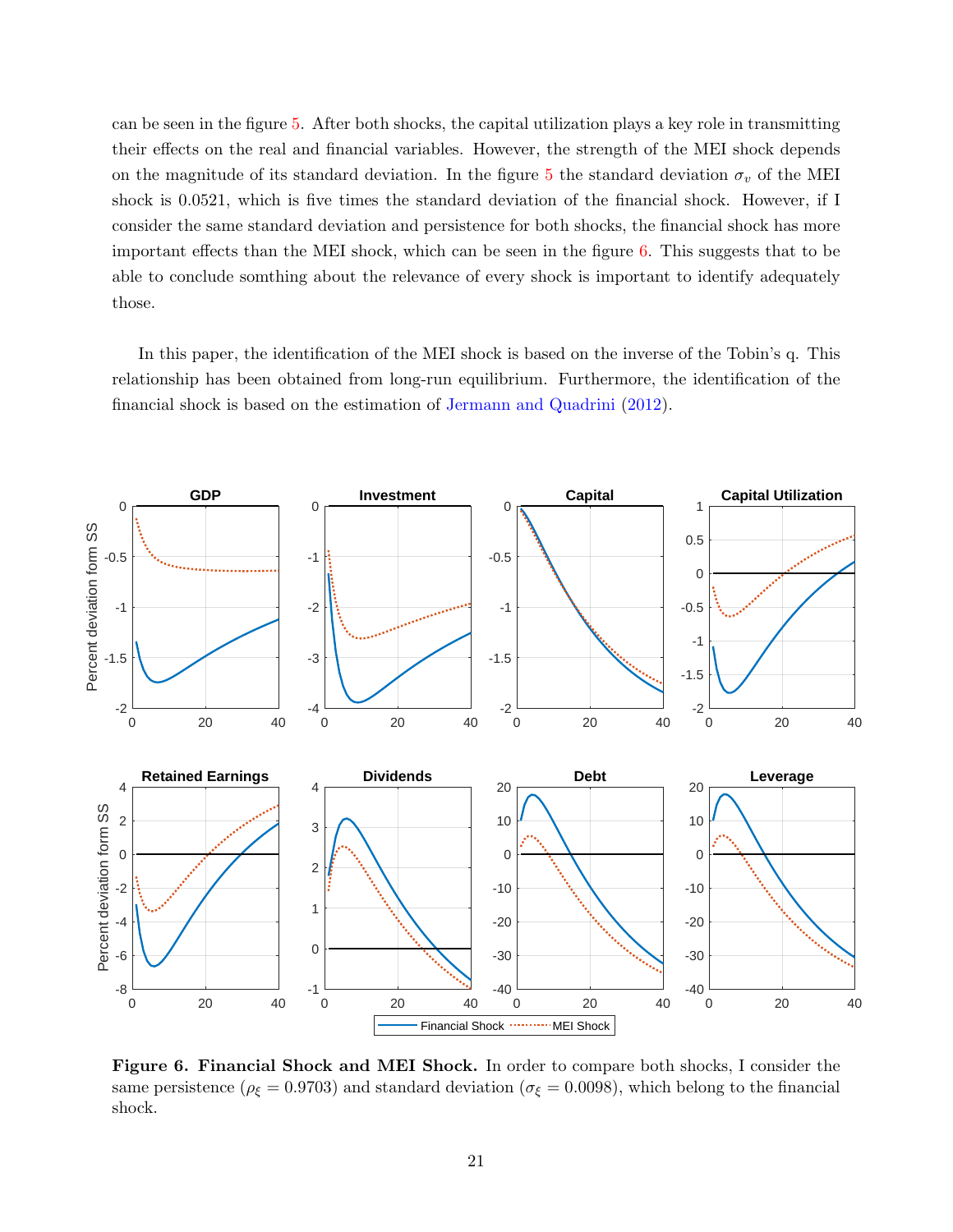# V. Conclusion

In this paper I document the cyclical relationship between the firm's capital structure and capital utilization. Based on quarterly aggregate data for US firms, I conclude that this relationship is relevant even controlling for firm's size.

The DSGE model, which includes a financial and MEI shock, captures that, under the value of a set of parameters, the MEI shock is more important than the financial shock at explaining the behavior of the economy after the shock. This is particularly important to understand the agrgegate effects. This conclusion depends on the identification of the shocks given by the real data.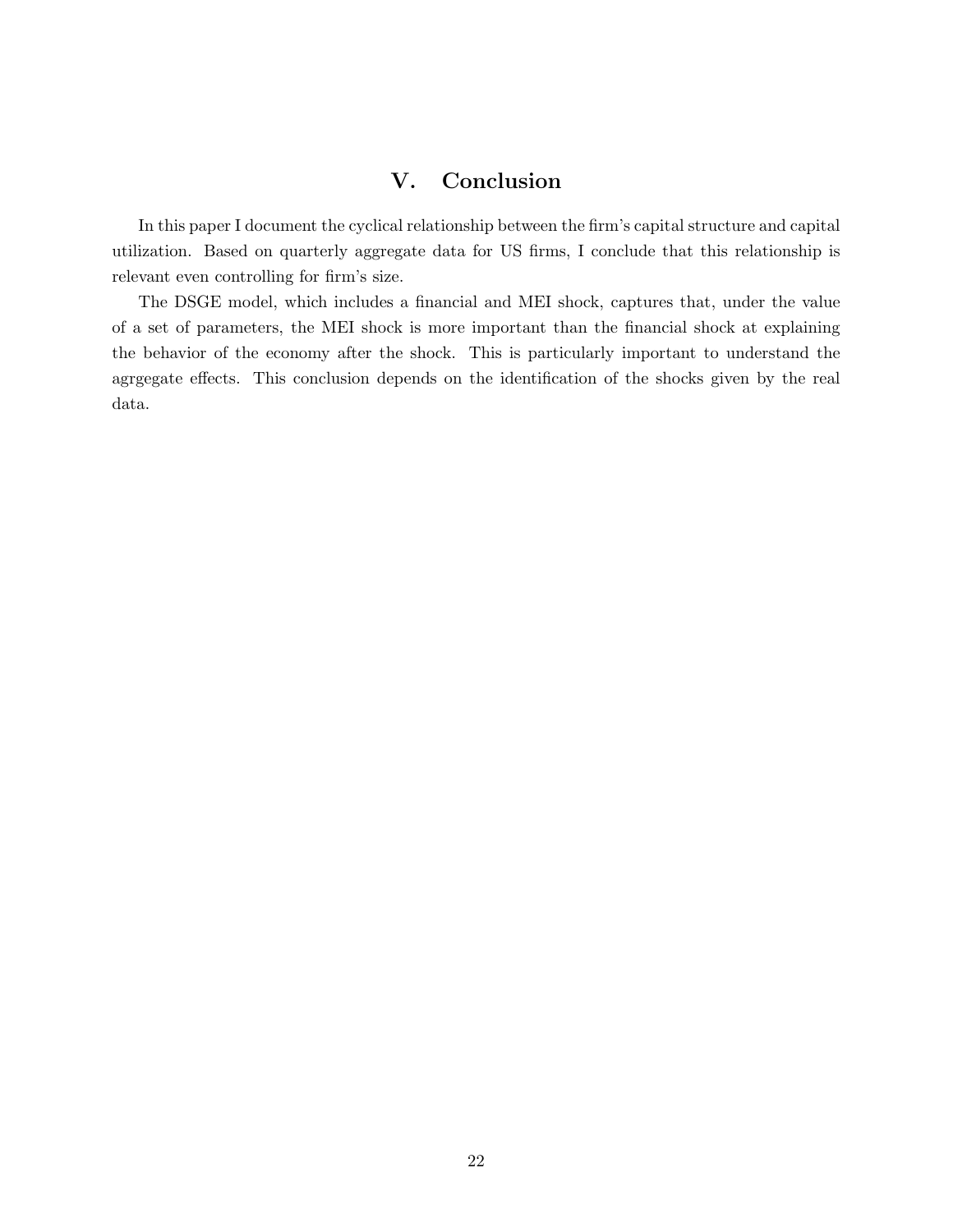## REFERENCES

- <span id="page-22-13"></span>Barro, Robert J., and Jos F. Ursa, 2012, Rare Macroeconomic Disasters, Annual Review of Economics 4, 83–109.
- Berndt, Ernst R, and Melvyn A Fuss, 1989, Economic capacity utilization and productivity measurement for multi-product firms with multiple quasi-fixed inputs .
- <span id="page-22-0"></span>Betancourt, R., and C. Clague, 1981, Capital Utilization: A Theoretical and Empirical Analysis (New York: Cambridge University Press).
- Corrado, Carol, and Joe Mattey, 1997, Capacity utilization, The Journal of Economic Perspectives 11, 151–167.
- <span id="page-22-6"></span>Covas, Francisco, and Wouter J. Den Haan, 2011, The Cyclical Behavior of Debt and Equity Finance, American Economic Review 101, 877–899, 00000.
- <span id="page-22-9"></span>Frank, Murray Z, and Vidhan K Goyal, 2003, Testing the pecking order theory of capital structure, Journal of Financial Economics 67, 217–248, 02622.
- <span id="page-22-1"></span>Frank, Murray Z., and Vidhan K. Goyal, 2009, Capital Structure Decisions: Which Factors Are Reliably Important?, Financial Management 38, 1–37, 02035.
- <span id="page-22-5"></span>Garlappi, Lorenzo, and Zhongzhi Song, 2017, Capital utilization, market power, and the pricing of investment shocks, Journal of Financial Economics 126, 447–470, 00007.
- <span id="page-22-7"></span>Gonzalez, Vctor M., and Francisco Gonzalez, 2012, Firm size and capital structure: evidence using dynamic panel data, Applied Economics 44, 4745–4754.
- <span id="page-22-12"></span>Graham, J.R., 2000, How big are the tax benefits of debt?, The Journal of Finance.
- <span id="page-22-3"></span>Greenwood, Jeremy, Zvi Hercowitz, and Gregory Huffman, 1988, Investment, capacity utilization, and the real business cycle, The American Economic Review 78, 402–417.
- <span id="page-22-4"></span>Jaimovich, Nir, and Sergio Rebelo, 2009, Can News about the Future Drive the Business Cycle?, The American Economic Review 99, 1097–1118, 00860.
- <span id="page-22-2"></span>Jermann, Urban, and Vincenzo Quadrini, 2012, Macroeconomic Effects of Financial Shocks, The American Economic Review 102, 238–271, 00000.
- <span id="page-22-11"></span>Jones, C.I., 2016, The facts of economic growth, Handbook of Macroeconomics, Volume 2A.
- <span id="page-22-10"></span>Justiniano, A., G.E. Primiceri, and A. Tambalotti, 2010, Investment shocks and business cycles, Journal of Monetary Economics 57, 132145.
- <span id="page-22-8"></span>Kurshev, Alexander, and Ilya A. Strebulaev, 2015, Firm size and capital structure, Quarterly Journal of Finance 05, 1550008.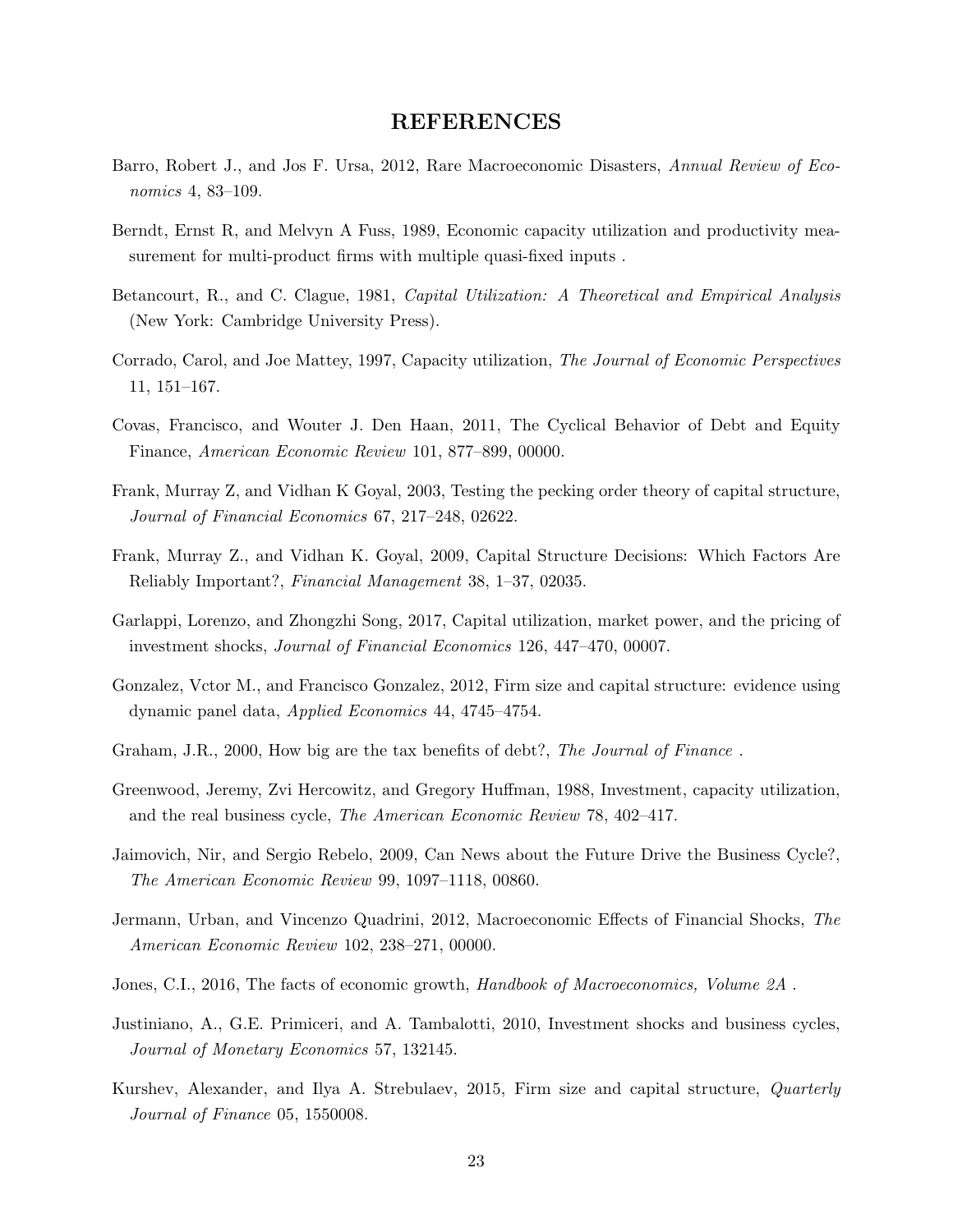# Appendix A. Data Sources

Appendix A. Variable Definition

Appendix B. Seasonal Adjustment of Variables



Figure 7. Seasonal adjustment of capital structure and capital utilization (quarterly data). All series have been seasonally adjusted by X-13ARIMA-SEATS. This methodology belongs to the Center for Statistical Research and Methodology U.S. Census Bureau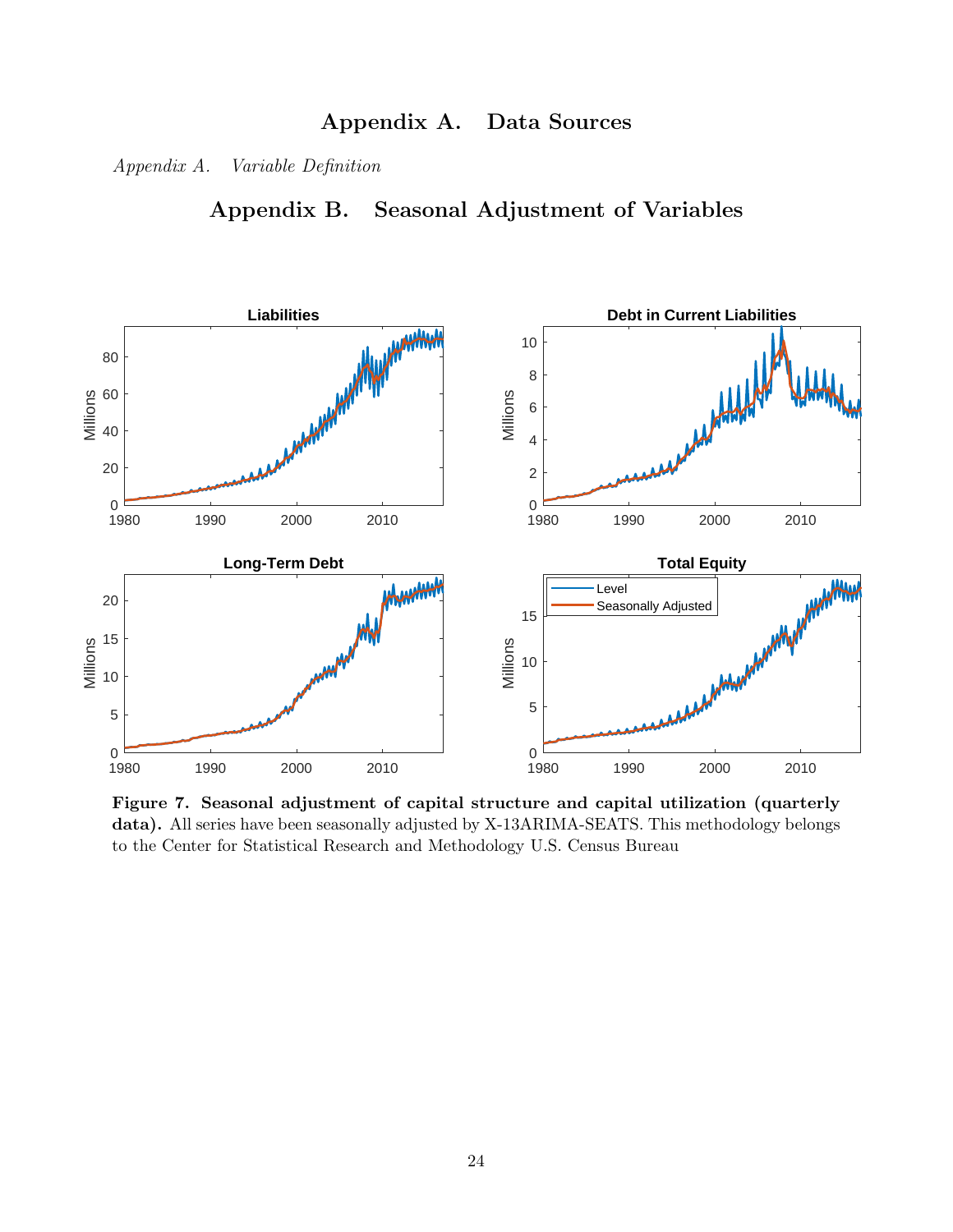

Figure 8. Seasonal adjustment of assets, liabilities, and equity measures (quarterly data). All series have been seasonally adjusted by X-13ARIMA-SEATS. This methodology belongs to the Center for Statistical Research and Methodology U.S. Census Bureau

# Appendix C. Model: optimization details

# Appendix D. Sensitivity Analysis

Appendix A. Financial Shock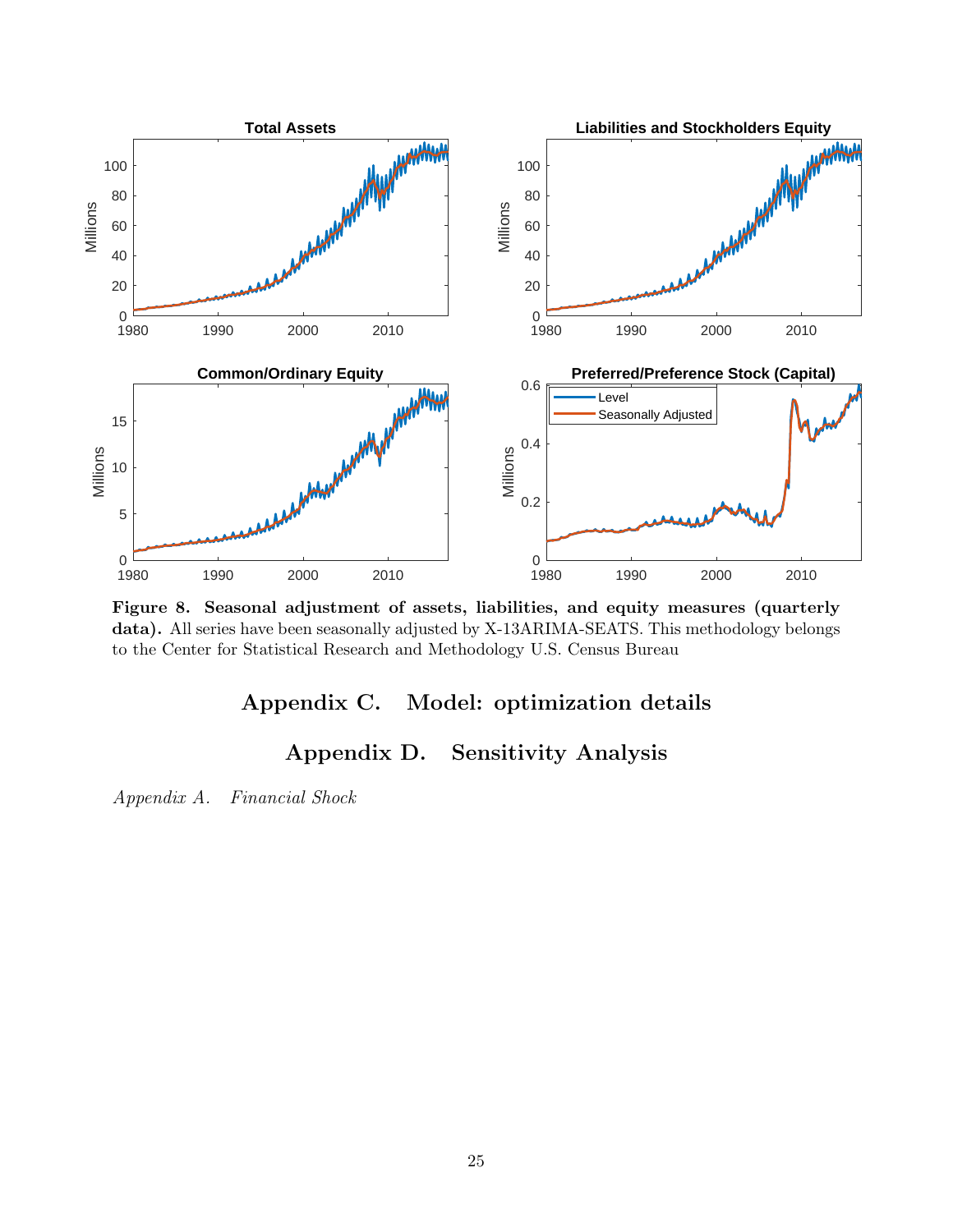

Figure 9. Cyclical behavior of assets, liabilities, and equity measures: HP filter (quarterly data). The right axis corresponds to cyclical component of capital utilization, and the left axis corresponds to capital structure variables. The shaded areas indicates NBER recessions.

Appendix B. Marginal Efficiency of Investment Shock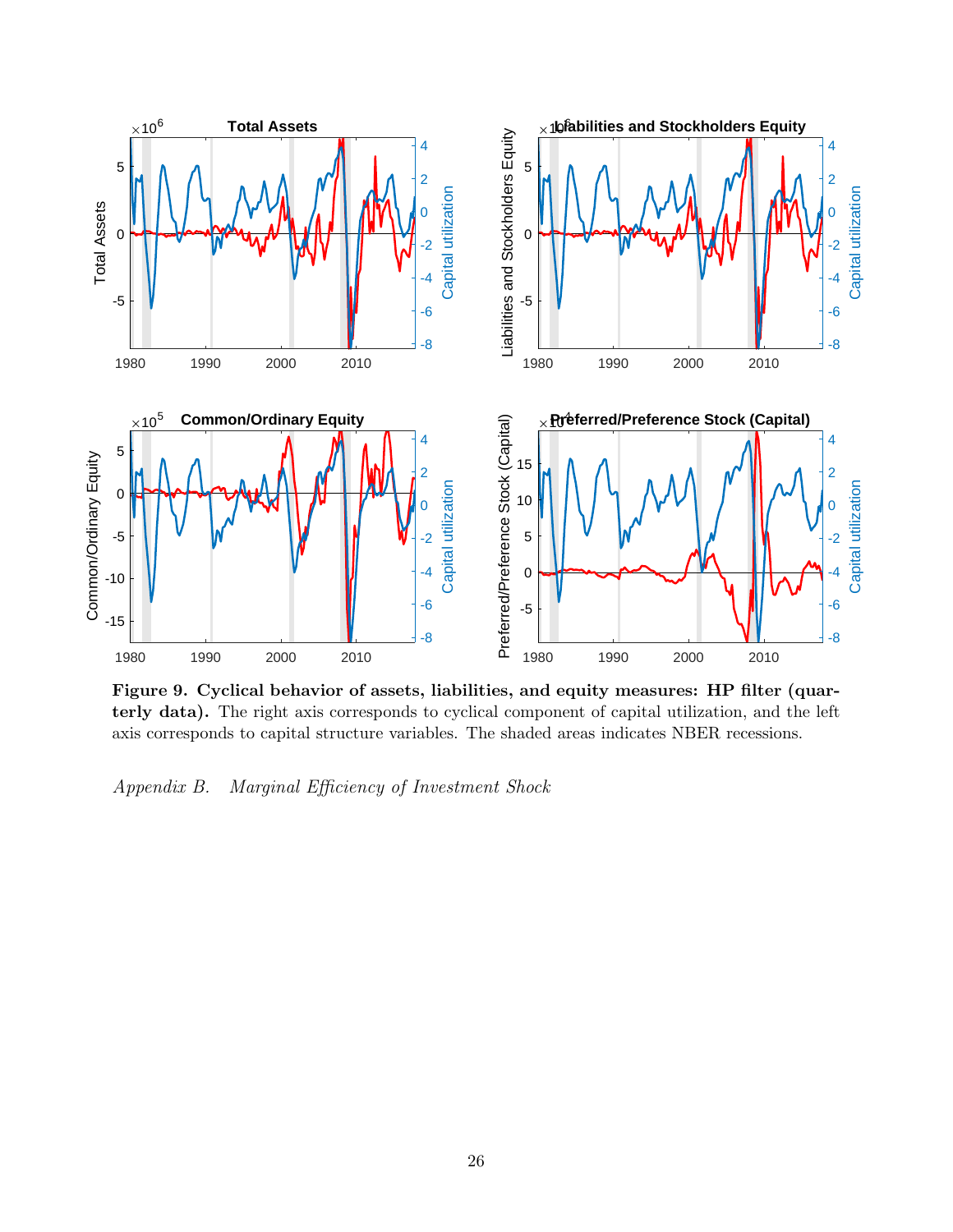

Figure 10. Sensitivity Analysis (Financial Shock): This graph reports the sensitivity of the model to the equity (dividend) cost  $\kappa$ . If the  $\kappa$  increases, the cost of changing dividends is higher.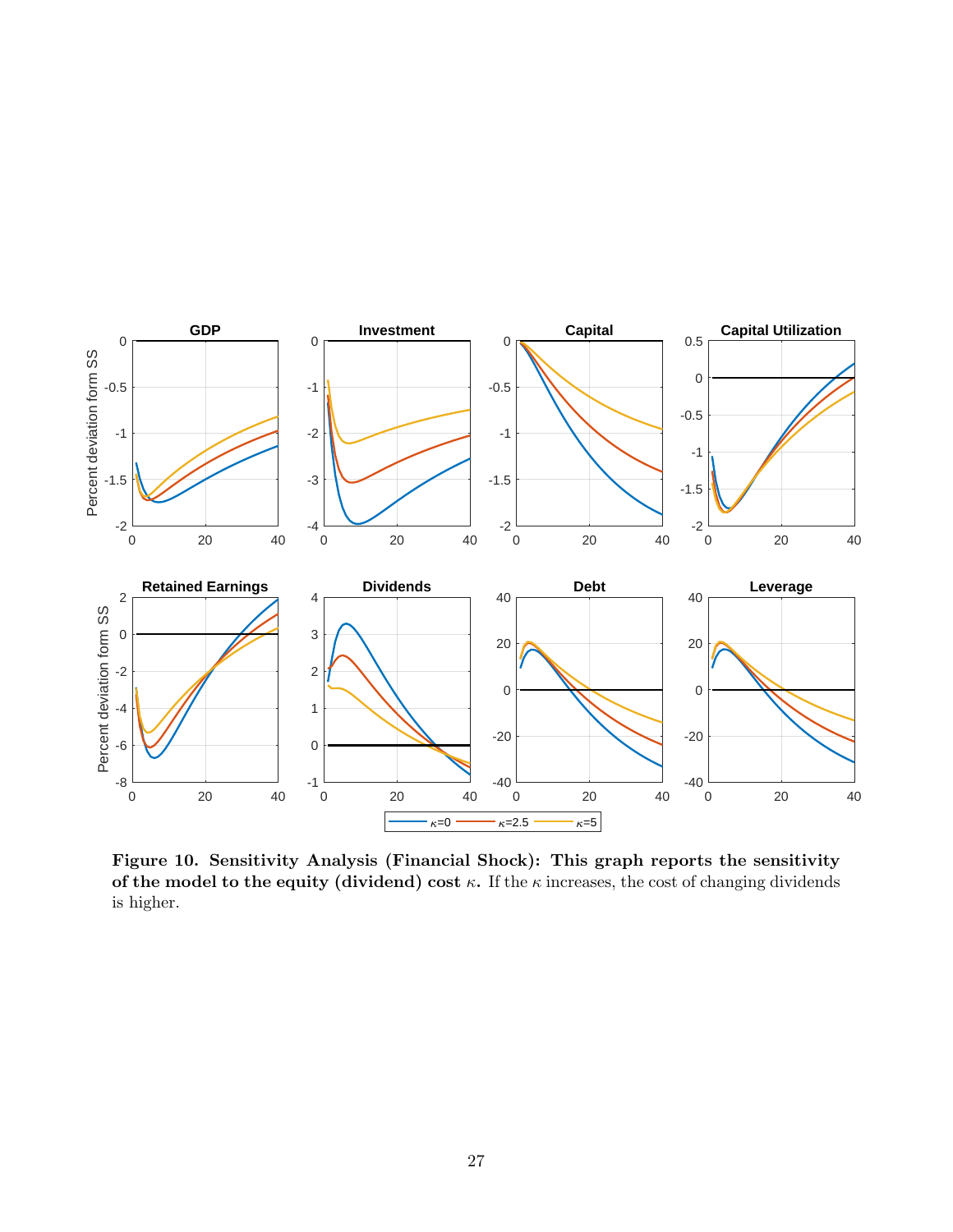

Figure 11. Sensitivity Analysis (Financial Shock): This graph reports the sensitivity of the model to the degree of flexibility in capital utilization  $\chi$ . If the  $\chi$  increases, the capital utilization is more fixed.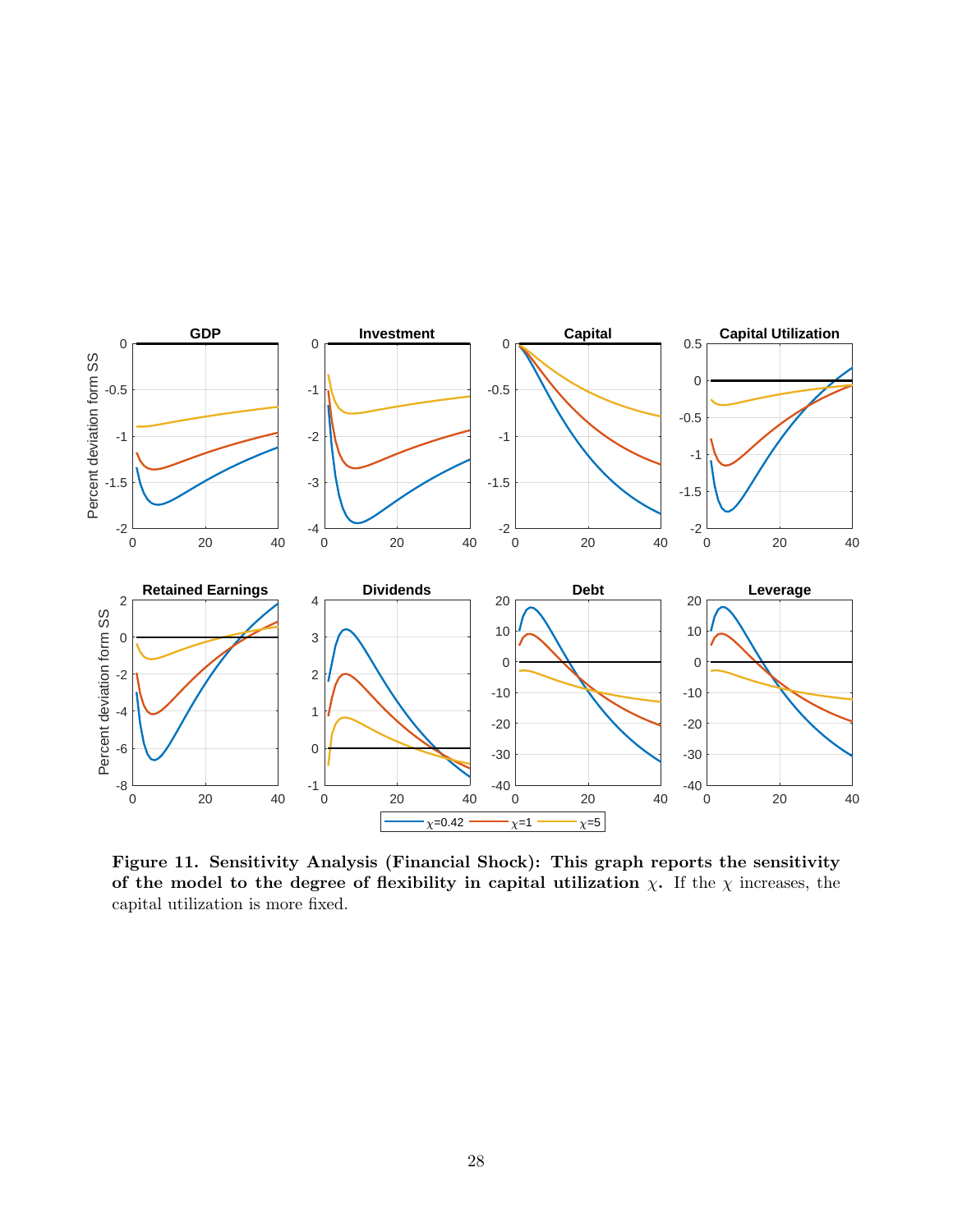

Figure 12. Sensitivity Analysis (Financial Shock): This graph reports the sensitivity of the model to adjustment cost of investment  $\phi$ . If the  $\phi$  increases, the adjustment cost of investment increases.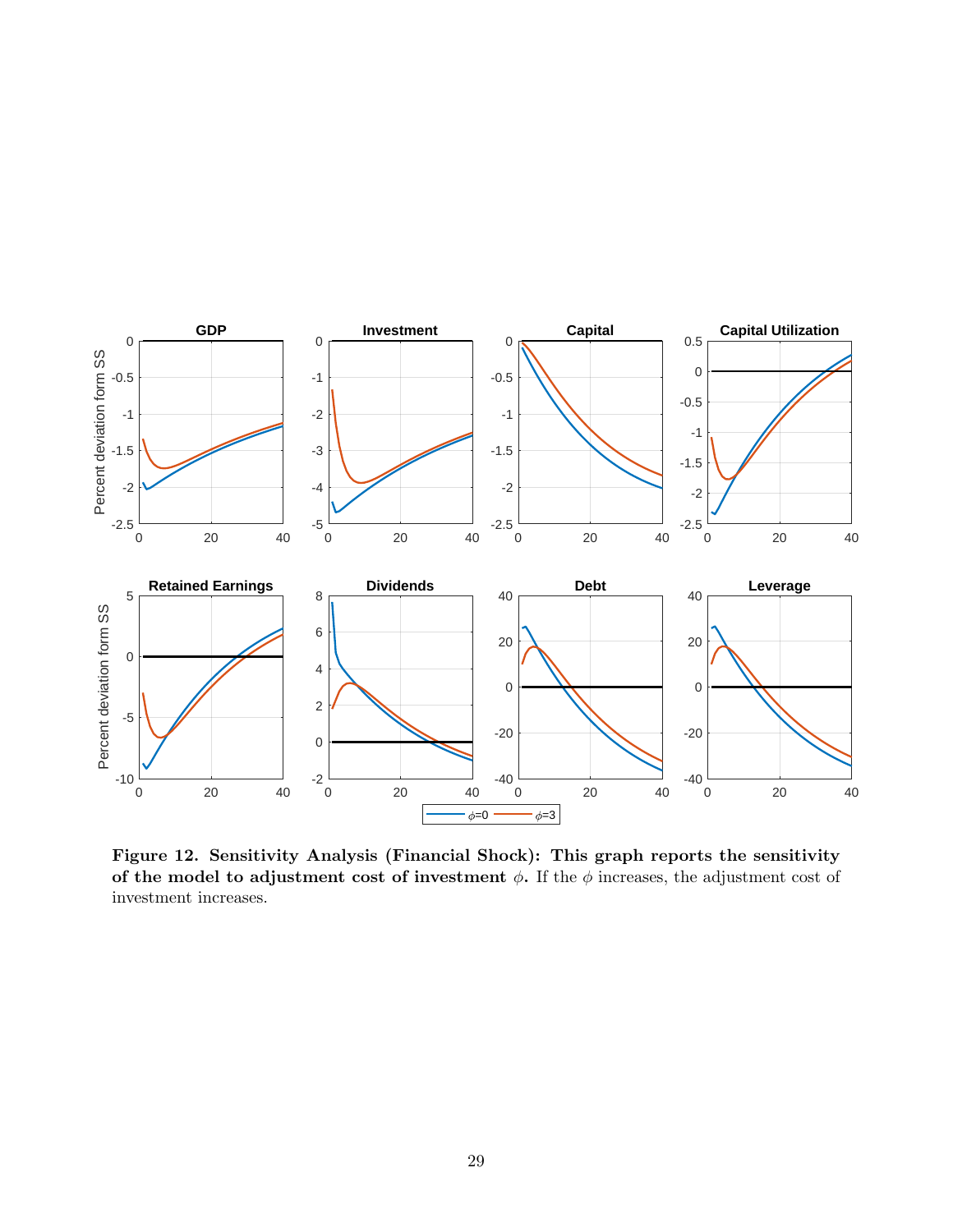

Figure 13. Sensitivity Analysis (Marginal Efficiency of Investment Shock): This graph reports the sensitivity of the model to the equity (dividend) cost  $\kappa$ . If the  $\kappa$  increases, the cost of changing dividends is higher.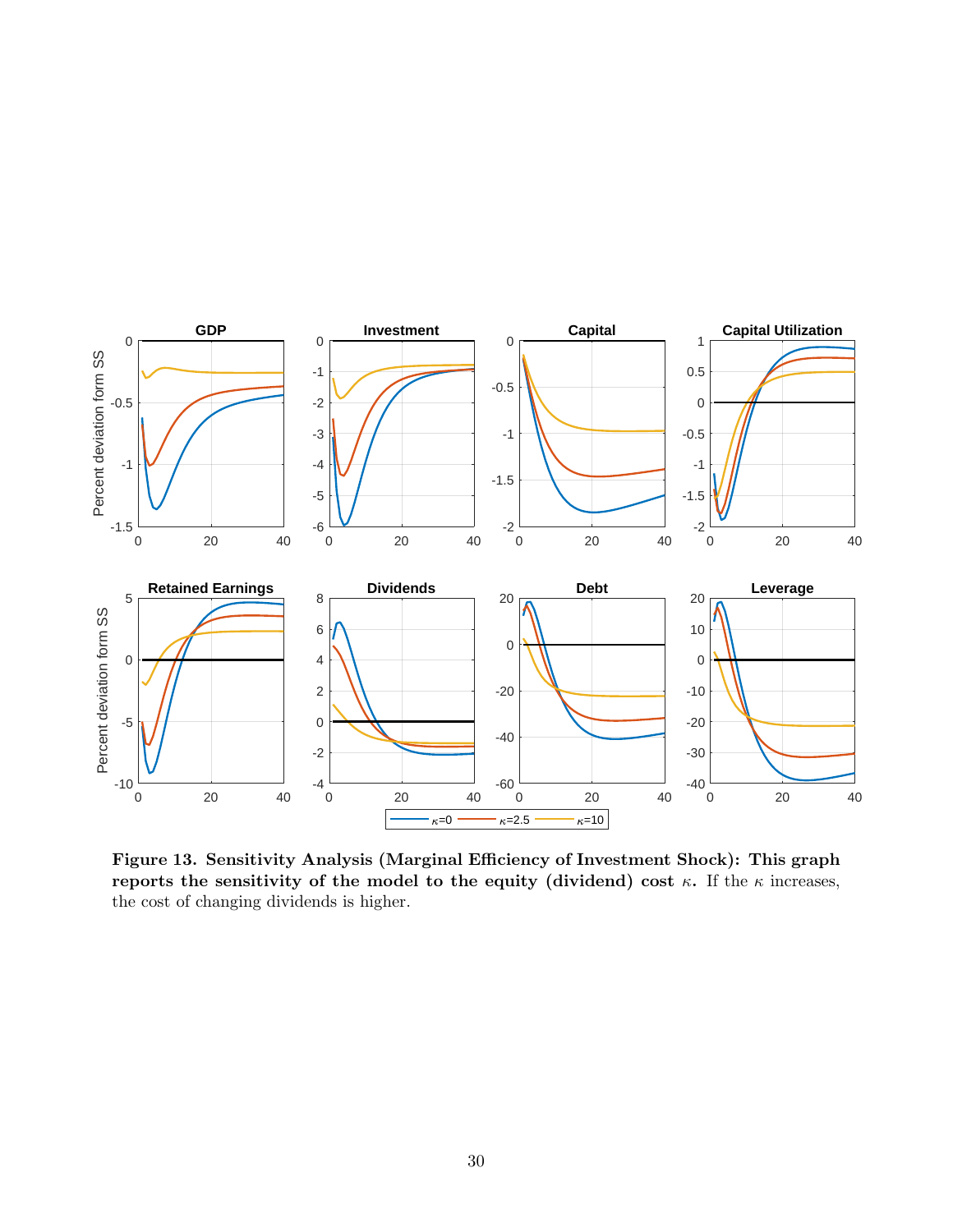

Figure 14. Sensitivity Analysis (Marginal Efficiency of Investment Shock): This graph reports the sensitivity of the model to the degrees of flexibility in capital utilization  $\chi.$  If the  $\chi$  increases, the capital utilization is more fixed.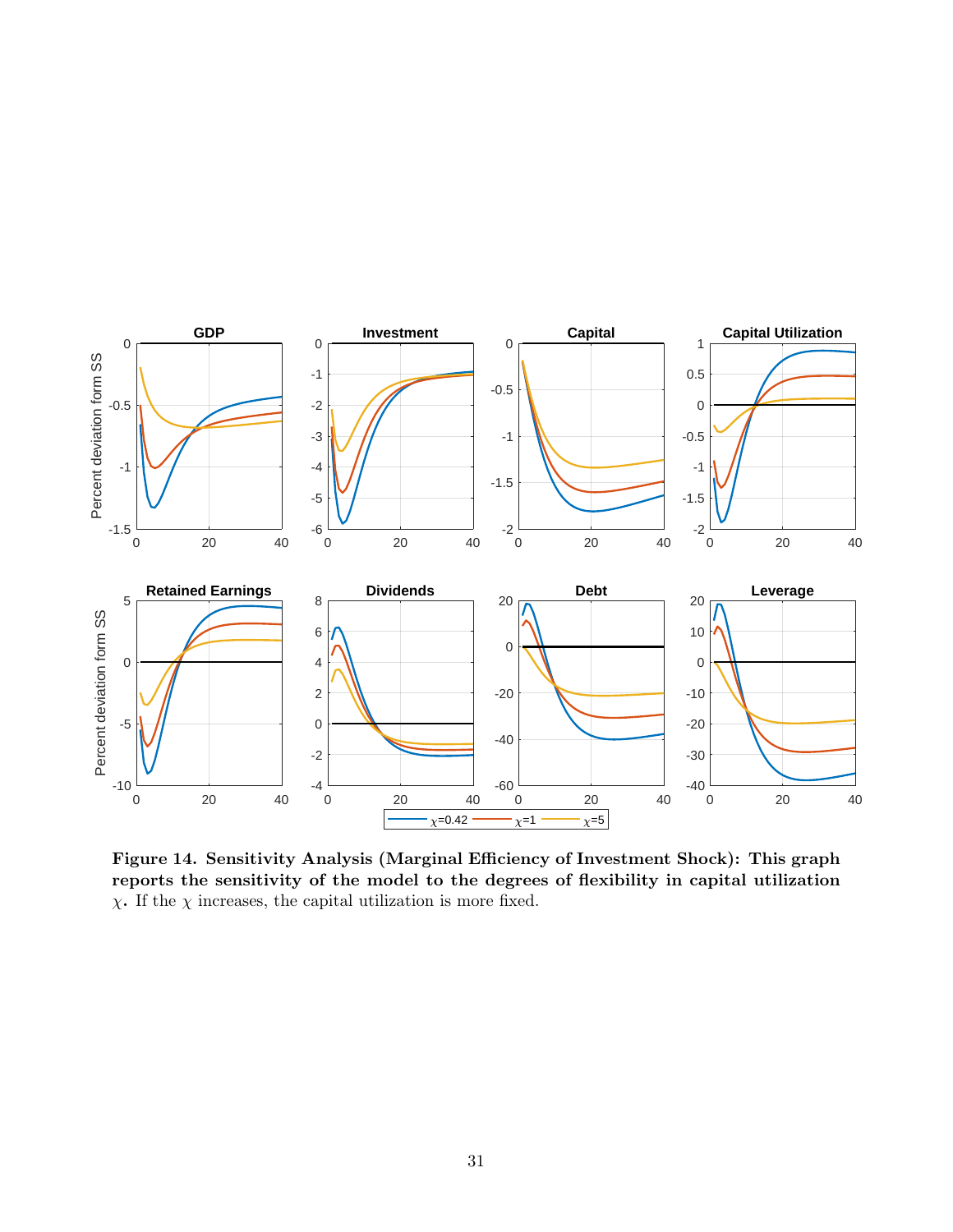

Figure 15. Sensitivity Analysis (Marginal Efficiency of Investment Shock): This graph reports the sensitivity of the model to the adjustment cost of investment  $\phi$ . If the  $\phi$ increases, the adjustment cost of investment increases.